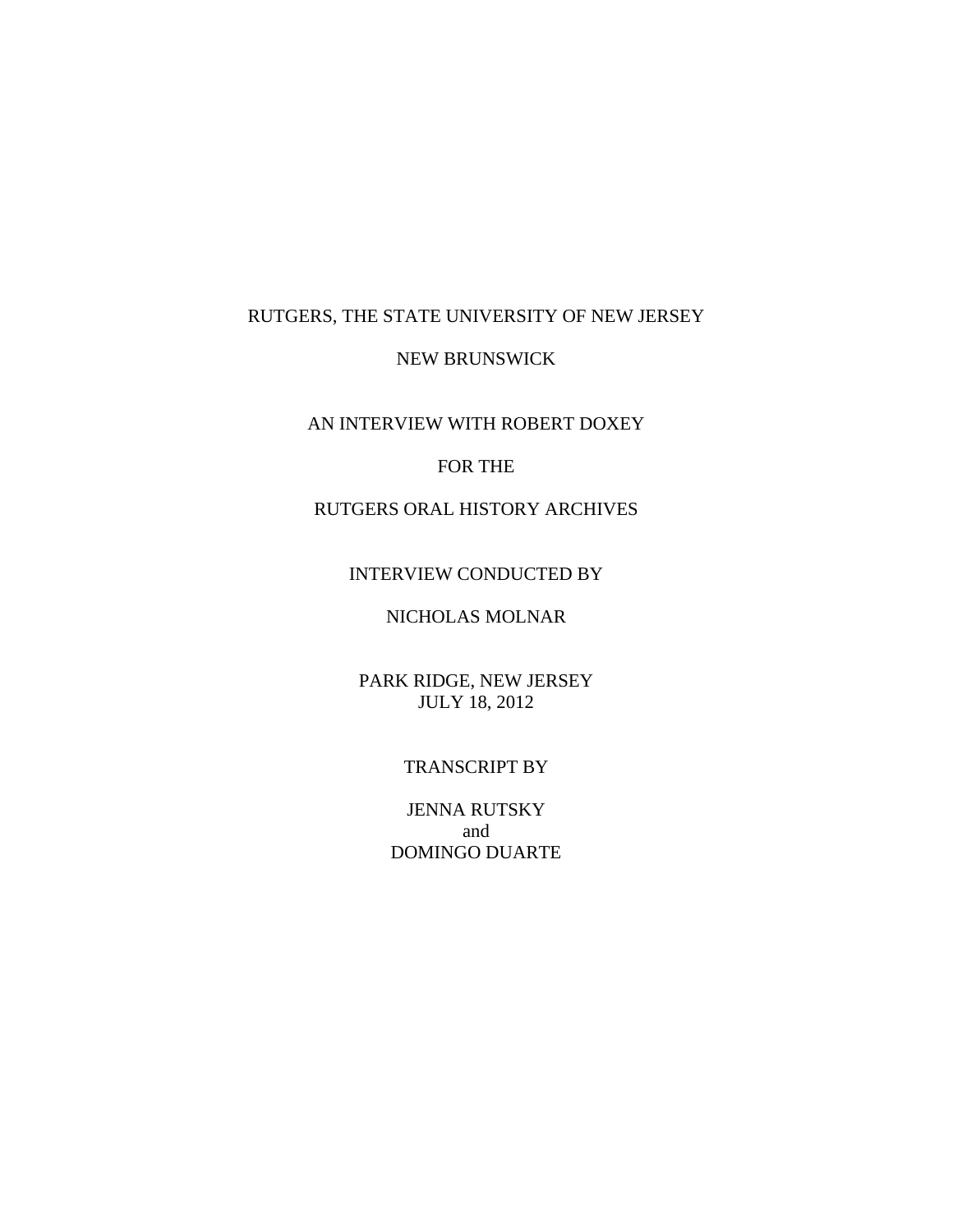Nicholas Molnar: This begins an interview with Mr. Robert Doxey on July 18, 2012, in Park Ridge, New Jersey, with Nicholas Molnar. Thank you, Mr. Doxey, for having me here today.

Robert Doxey: My pleasure.

NM: Could you tell me when and where you were born?

RD: I was born in Park Ridge, 1921, and I was born at home.

NM: We usually begin the interview by asking a little bit about your background and family history. Could you tell me a little bit about your father?

RD: Well, my father, Robert Doxey, was born in Philadelphia. His father, Abraham Doxey, was a stonecutter from England and, of course, in those days, these people were brought to the United States because of their trade. He was working in Philadelphia at the time on a job and, I think, in his young thirties, he died of influenza, my grandfather. My grandmother was a (Westphal?), old-time family from Hillsdale, New Jersey, an old-time family in Bergen County, and she lived a full life, had children, were Robert, Stanford, Ethel, Theresa and Marion. Those were my aunts. My mother was born in Hackensack, New Jersey, of a German immigrant family. Her father was a textile worker in Paterson. That's about all I know of the background, of the history of my family.

NM: Do you know how your mother and father met?

RD: No, I don't. My mother, apparently, was an accomplished musician on the piano and played the piano in a dance band. They probably met where she was working, my father was at a dance.

NM: Do you have any siblings?

RD: No, I had a sister. My sister Charlotte was four years older than I am and she died a number of years ago from cancer. She had one son, Peter. She married a man from Rutherford, New Jersey, by the name of Harry Dabinete and they had one son, Peter Dabinete. My sister died and I believe my brother-in-law remarried. After that, I know nothing about him. Then, with my nephew, Peter, he was educated and lived in the Philippines for a while, with a bank, and then, came home. I think he had an alcohol problem and the bank put him through a rehabilitation program and he disappeared. I don't know where he is.

NM: You grew up in Woodcliff Lake.

RD: I was born in Park Ridge. My father built a home in Woodcliff Lake when I was four years old and I lived in Woodcliff Lake until I went in military. Woodcliff Lake and Park Ridge, in those days, were kind of blended together and Park Ridge had a high school. I went to high school in Park Ridge after graduating from Woodcliff Lake.

NM: Could you tell me what you remember about the area while you were growing up?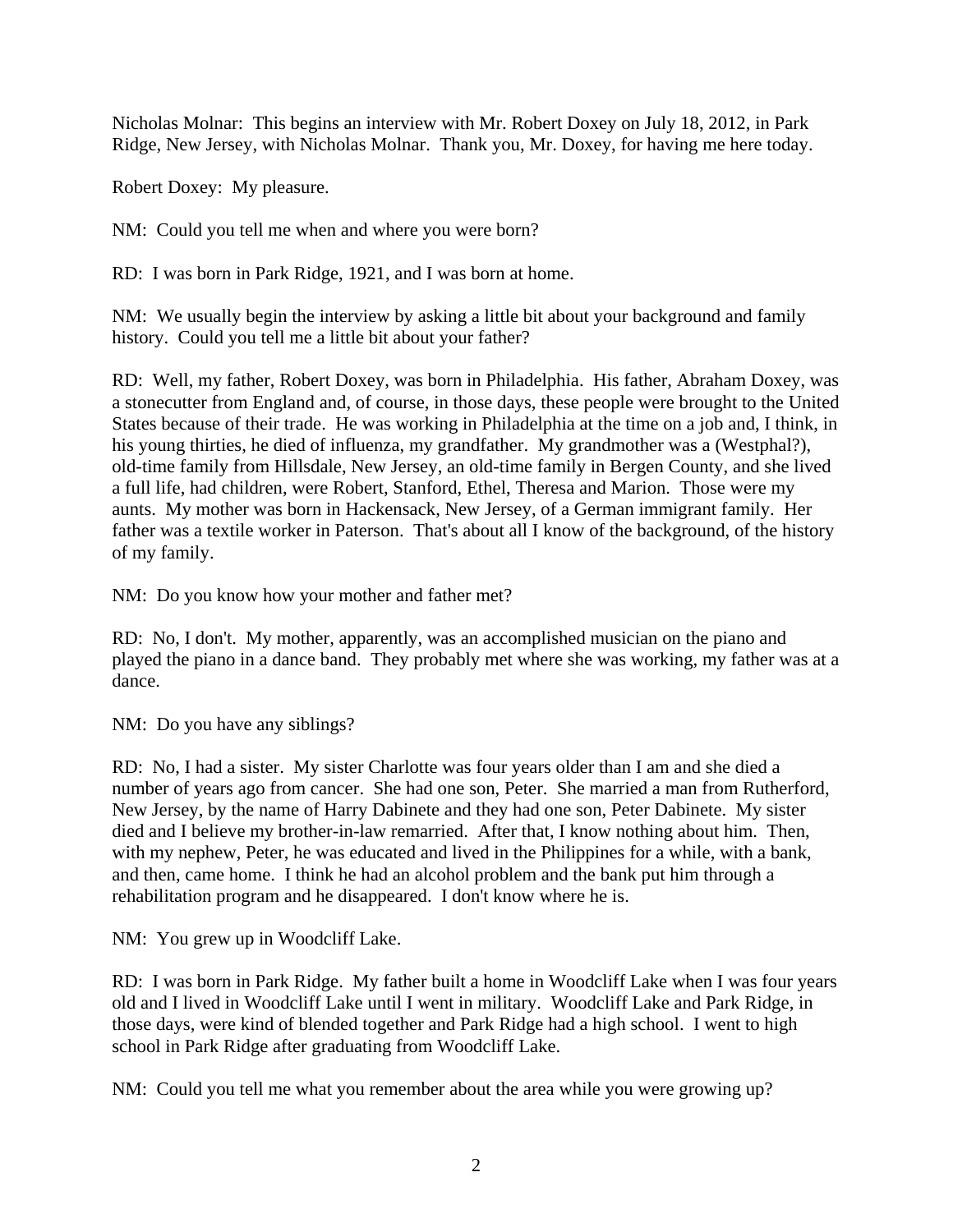RD: As a little boy, everything was very primitive. There weren't very many houses. At the time, we lived on a road in Woodcliff Lake, was Glen Road, and it was very close to Park Ridge. It was separated by a little brook and that brook has fond memories for me. We would fish in it and, today, the brook is just about dried up, because of the construction that's gone on and all the springs in the ground have dried up. The glen is still there, but the brook hardly exists at all. I remember catching a lot of trout out of it when I was a little boy.

NM: Would you do a little fishing with your friends or your father?

RD: Well, my father, I guess he was the fellow that introduced me to fishing. I remember going along the brook, after they had stocked it, before the fishing season had opened, and my father was a great small-game hunter as well as loved to trout fish. We'd go to a pool and he'd take his cigarette butt, flip it out in the pool, maybe fifteen feet away, and the trout would come up after it, bite at it. [laughter]

NM: What other things did you do for recreation as a child?

RD: I had a very good friend that lived across the street, (Gib Eagleston?), and we were "Tom Sawyer and Huck Finn." We would play in the brook, that was the big [activity]. I'd catch garter snakes and bring them home and put them in a box. The thing with a garter snake, it won't bite you, but they smell horrible. They have some kind of a secretion, that they smell horrible. I remember, Gib and I set the woods on fire one time and we hid when the fire engines came.

NM: Did you play any sports?

RD: No, I was only a little kid. I went to high school in Park Ridge. Of course, the sports in those days were nothing like they are today. When we would play as little kids in the neighborhood, it was over in a sandlot and the baseball, it was all taped together and things like that. There's a lot of little games in the neighborhood, ring-a-levio, where a big circle was drawn on the ground and somebody would stand in it. I don't remember the details of it, and then, a lot of marbles, shoot marbles. I became a pretty good marble shooter and, when you played marbles, they were for keeps. It was gambling with little children and I had quite a bag of marbles.

NM: Growing up, a lot of people say they were involved in activities with a local church. Was that the case for you?

RD: No. My mother and father never went to church, but they did have me go to the Dutch Reformed Church in Park Ridge as a little boy and they saw that I went to Sunday school until I was old enough, like in high school, to pass my own decisions. Then, I'd go to church occasionally, and then, I grew up and my second wife was Catholic and I would go to the Catholic church with my children.

NM: It sounds like Woodcliff Lake was a rural area.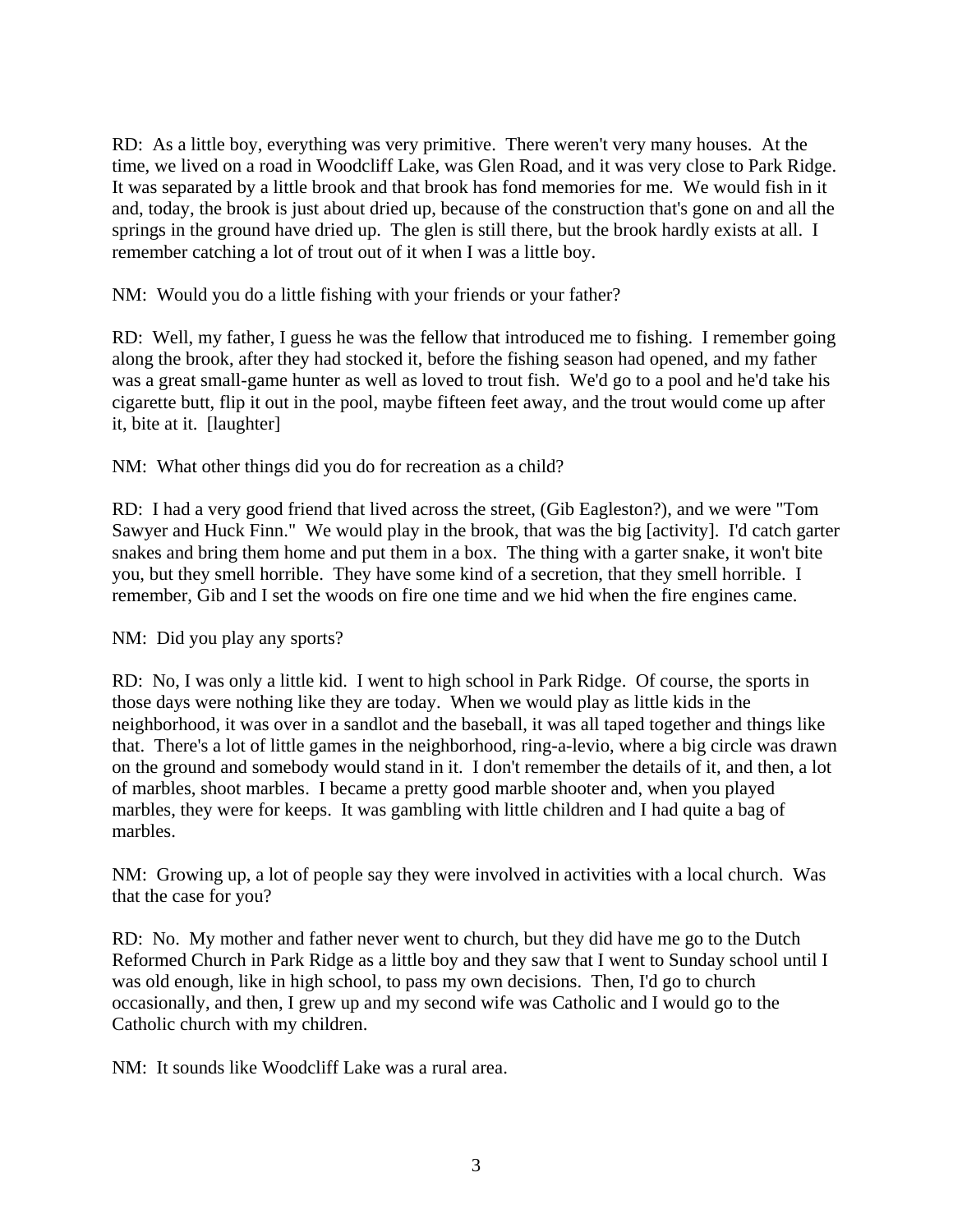RD: Everything here was rural. I remember, when I was sixteen years old, the golf course was out here at the end of Prospect Avenue and this was a big farm here. There was an old colonial house right here in the front and this house was part of the farm. It must have been a tenant house, because I believe that the original house is maybe a hundred years, no more than that, because I'm almost a hundred, a couple of hundred years old. I remember, there's a great, big barn out here in the back, and then, right across the street was Lockwood's Dairy. There were cows there. That was when I was sixteen years old. The farm existed not as a working farm but right up until about ten, fifteen years ago.

NM: Was this area primarily for agriculture?

RD: Well, yes, the area here, in this particular spot where we are on Prospect Avenue, there were a few dairy farmers and they had little dairy farms, I guess, and sold milk locally, but, on top of the hill, going to the west of here, on top of the hill, there were big farms, Ticae's Farm, Van Riper's Farm, Mata Rocies Farm, and they raised produce. They sold some of it here, but they would take the produce into New York City and Paterson.

NM: Were there places nearby where you could go to the movies and things like that?

RD: When I was probably twelve, fourteen years old, my sister was four years older than I am and I remember that we would go to the movies in Westwood. Westwood is probably three-anda-half, four miles from here, south, and my mother would give us each twenty cents. It wasn't every week. She'd give us each twenty cents and that was a nickel for the bus to Westwood, ten cents to get into the movies and a nickel for the bus home. Of course, when we'd go in the movies, there would be that big candy counter, big Babe Ruths, and I remember that there were a few other candies.

### [TAPE PAUSED]

RD: Well, we were talking about the movies. I remember many the time I would buy that big Babe Ruth bar and walk home from Westwood after the movies. My sister would get on the bus. She'd go home and I'd walk. [laughter]

NM: Where did your family primarily do their shopping for groceries?

RD: My father worked at a local factory at Park Ridge. They manufactured typewriter ribbons and carbon paper. It was called Mitage and Vogler and I believe that Vogler was a German chemist. I know that he invented carbon paper and I assume that Mitagewas probably the financier, but they had a big factory in Park Ridge that ran along the railroad tracks. I don't believe I have a picture of it. I have a picture here of my father and the people that worked in the factory; they'd have an annual party out at Lake Hopatcong in Western New Jersey. I have that picture, but I don't believe I have a [photo of the factory], but it looked like a factory in Connecticut, big, old brick factory that ran along the railroad. It was an international company and my father worked there all of his working life. He wound typewriter ribbons, physically, and his hospitalization--I was told, I don't know whether I was born or not born yet--but, anyway, he got influenza. He wound the typewriter ribbons by hand with machinery and his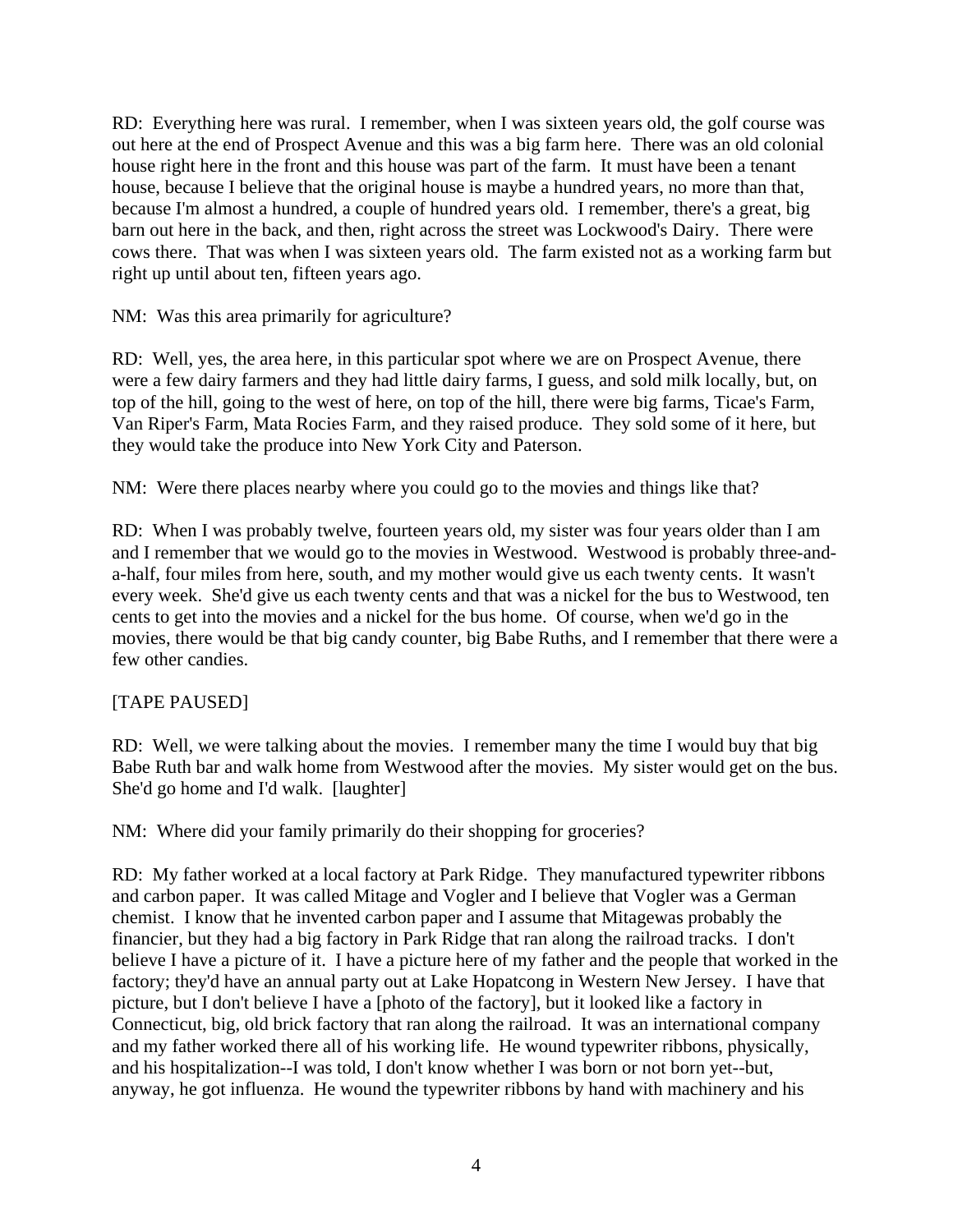hospitalization was, they brought the machinery home to the house, so [that] he could continue those while he had influenza.

NM: Where did your family primarily do their shopping for food?

RD: Okay. My father would get paid on Friday evening and my mother would walk every Friday evening into town, to Park Ridge, which was probably about a mile from the house. She would go in the factory, get my father's pay, and then, we would go to the First National store and my mother would do the shopping for the week. I think she had a wagon and she put the things in the wagon and my father would come out of work and they'd pull the wagon home.

NM: Did your mother have a job while she was raising children?

RD: She was a seamstress and, I remember, she would make everything for my sister and I, my pajamas, all of my sister's clothes. Then, when I got a little older, probably pre-teen or teenage, people would come to the house and she would make dresses for them. My father's pay was probably forty, about forty dollars a week.

NM: During the 1930s, the United States was in the Depression. In your recollection, did it affect the area at all?

RD: In my recollection, no, I don't know; I really don't know. When you're a little person, young person like that, you're living for today. I do know that my father's forty dollars a week was big pay. Of course, it was just the fact that the company he worked for was busy and he was a good worker, I guess. Well, everybody that worked in those days really was a good worker.

NM: Your father worked at the ribbon winding facility throughout the 1930s.

RD: Yes.

NM: Until he retired.

RD: Yes.

NM: Did your mother continue to be a seamstress during this time?

RD: I remember that she was while I was a teenager going to high school, but after that, you're busy with other things, chasing girls and things like that, and I don't really remember everything.

NM: Moving into your experience in high school, did you have any academic interests in particular?

RD: No.

NM: Any favorite subjects?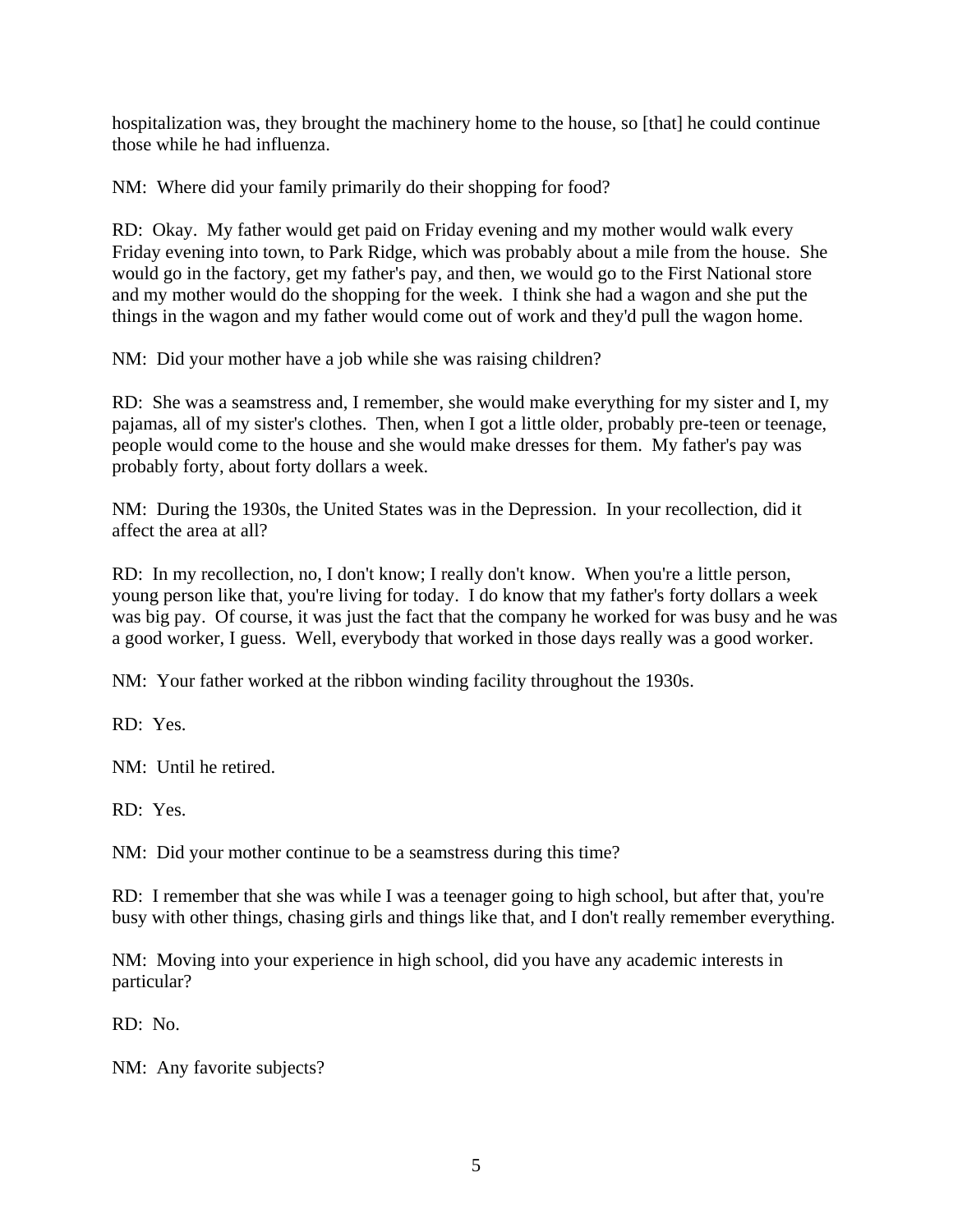RD: No.

NM: What do you recall about your high school years?

RD: Well, of course, I went to Woodcliff Lake Grammar School, and then, when we graduated from Woodcliff Lake Grammar School, the following year, we would go to Park Ridge High School. Park Ridge serves as a regional for Woodcliff Lake, Montvale, of course Park Ridge, a little bit of River Vale, half of Hillsdale. I don't know whether any of the surrounding towns, like Upper Saddle River, places like that, any of the students came [from there]. I don't believe so, but I do know those that I just mentioned, that there were students in Park Ridge. Of course, I struggled through my high school. I was more interested in trapping and hunting and fishing. I remember, I'd stand by the pencil sharpener in the summertime or the springtime, before school closed, and the teacher would say, "Doxey, sit down." I wasn't a good student.

NM: You mentioned that you were active in fishing, but you were also hunting and trapping.

RD: Hunted and trapped, yes.

NM: What did you hunt with?

RD: Well, in those days, it was rural. There was a lot of woods. You're not familiar with the area, but there was one area that I would say probably two, three square miles, that's completely with houses today, that was just forest, woods. You didn't see any--very rarely, very rarely would you see a deer--but small game, was rabbits, woodcock, pheasants. Of course, you hunted those with a shotgun and my father was a good small-game hunter. Of course, later in life, as I've progressed financially, I've been to Nova Scotia for moose and Maine, belonged to a fishing club in Canada, different things that I could afford to do, that my dad never did.

NM: What kind of animals would you trap?

RD: Well, I probably might've trapped--the animals that you would trap would be muskrats, which were a water animal, and skunks, possum. It was more of a young boy's recreation than it was for any profit motive. You'd only catch maybe one or two animals, three animals, in a season, and then, I think someone would come by and buy the skins. Of course, you had to take and skin the animal and pull the skin down over a stretcher and clean it, get the fat all off, and then, dry it. There was a lot of work and maybe get fifty cents for the skin, but it was more of a recreational thing for a young boy.

NM: Did you have any jobs growing up?

RD: I mowed people's lawns. You'd get twenty-five cents for a lawn and, of course, the grass was a lot different than what it is today. It was wire grass, it was a round grass, and it was so hard to cut and the only thing you had to cut it with was a reel-type mower. Then, the first steady job I had, I worked on one of the farms up by Chestnut Ridge Road that I mentioned and it was Van Riper's Farm. They raised tomatoes, corn. They had a stand, a roadside stand, that they'd sell stuff. I remember, I worked picking tomatoes, picking raspberries, and then, I was in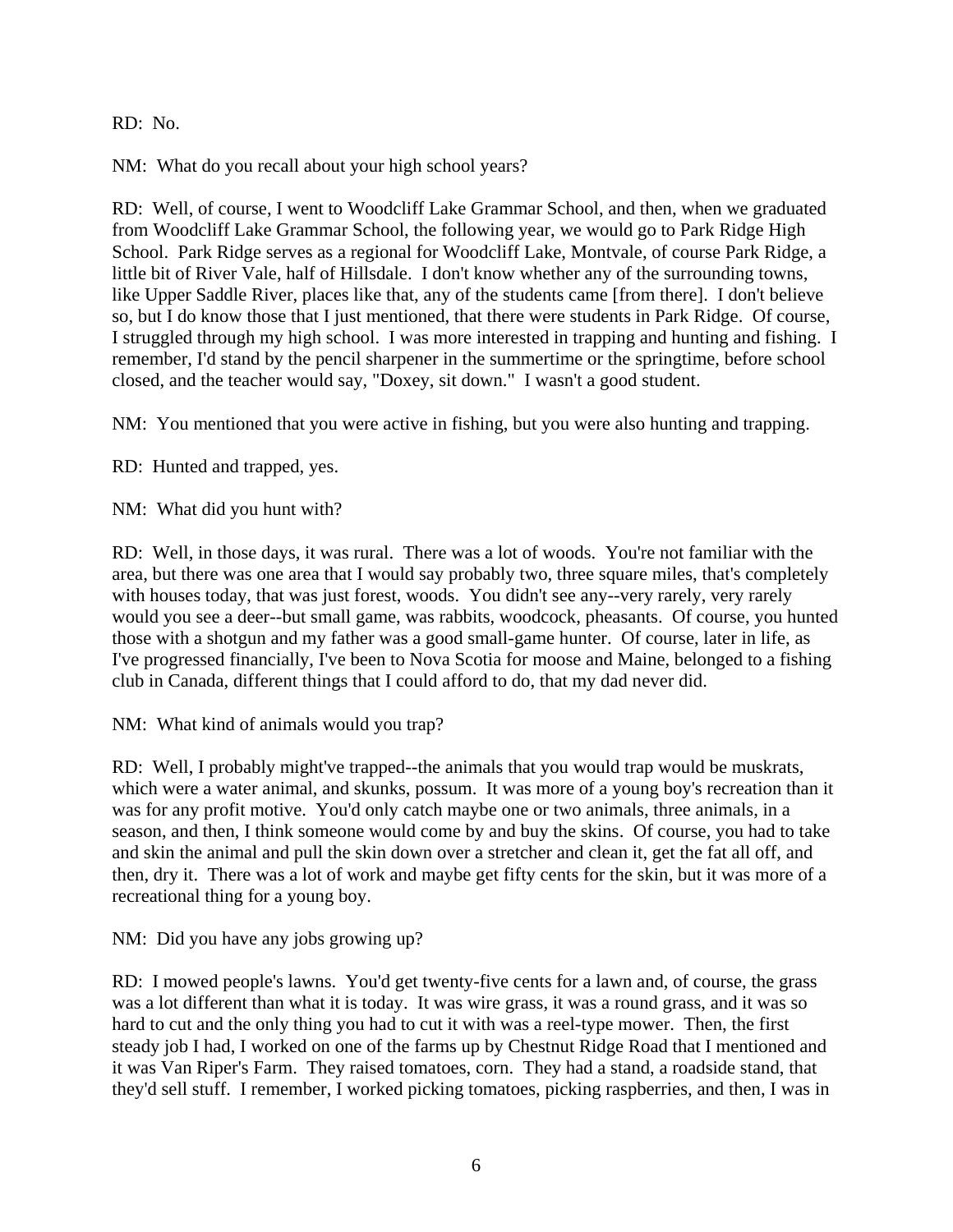a barn sorting tomatoes. They would load the tomatoes on the truck, ride into market, and then, maybe bring half of them back. Then, they'd all have to be resorted to get those that were soft out and repacked again, then, off to market. The man would go again three o'clock the next morning.

NM: Did you have any plans for what you would do after high school?

RD: No. My first job--I was a high school graduate--I got in Westwood. I probably weighed all of maybe 120 pounds and I worked for Westwood Furniture Company on their furniture truck, carrying furniture. I started eight o'clock Monday morning and finished sometime Saturday night. I got twelve dollars a week.

NM: When did you graduate high school?

RD: 1939.

NM: How long did you stay with this furniture company?

RD: Could've been five or six months, and then, of course, the war was starting in Europe and that started to get any firms that were connected to the military supply, started to generate. I had an uncle that worked for Western Union in New York City. [Editor's Note: Western Union is a communications company best known for its business of exchanging telegraphs until it ended this service in 2006.] I had a job with Western Union, working--he was a machinist by trade and, in those days, we're making panels. They had slate panels and they'd put these clips behind them where telephone operators would plug their plugs in for the different telephone calls. I worked for Western Union for six or eight months. See, in those days, it started with this costplus business. In other words, a big company, if they had costs of so much in manufacturing a war material, if they had so much cost, they would get a "cost-plus [contract]." [Editor's Note: Cost-plus contracts, also known as cost reimbursement contracts, were utilized by large American companies during both World Wars. These contracts pay for the costs of running the company and the products they produce, but also give additional payment to allow for profit.] They would get extra pay for a thing. So, the more people they hired and crowded into their facility, they got paid for and made a profit. So, I went to work for Western Union and I might've drilled some holes in something, or something like that, but it was a very nonproductive job. Then, of course, I had a friend and he worked for the Aluminum Company of America and I went to the Aluminum Company of America and put an application in, in Edgewater. I was hired and I worked for the Aluminum Company of America as a clerk until I went into the military.

NM: Could you tell me about where you were when you heard about Pearl Harbor?

RD: I was in Westwood and I remember that I was in a diner in Westwood called Jaeger's Diner. I don't remember anything about the actual radio broadcast about Pearl Harbor, but there were other men in there, men older than I was--I was still a teenager, might've been twenty years old- that were more knowledgeable to the fact of Pearl Harbor or other things that were connected to the war than I was, but I remember them talking about Pearl Harbor. That was right after it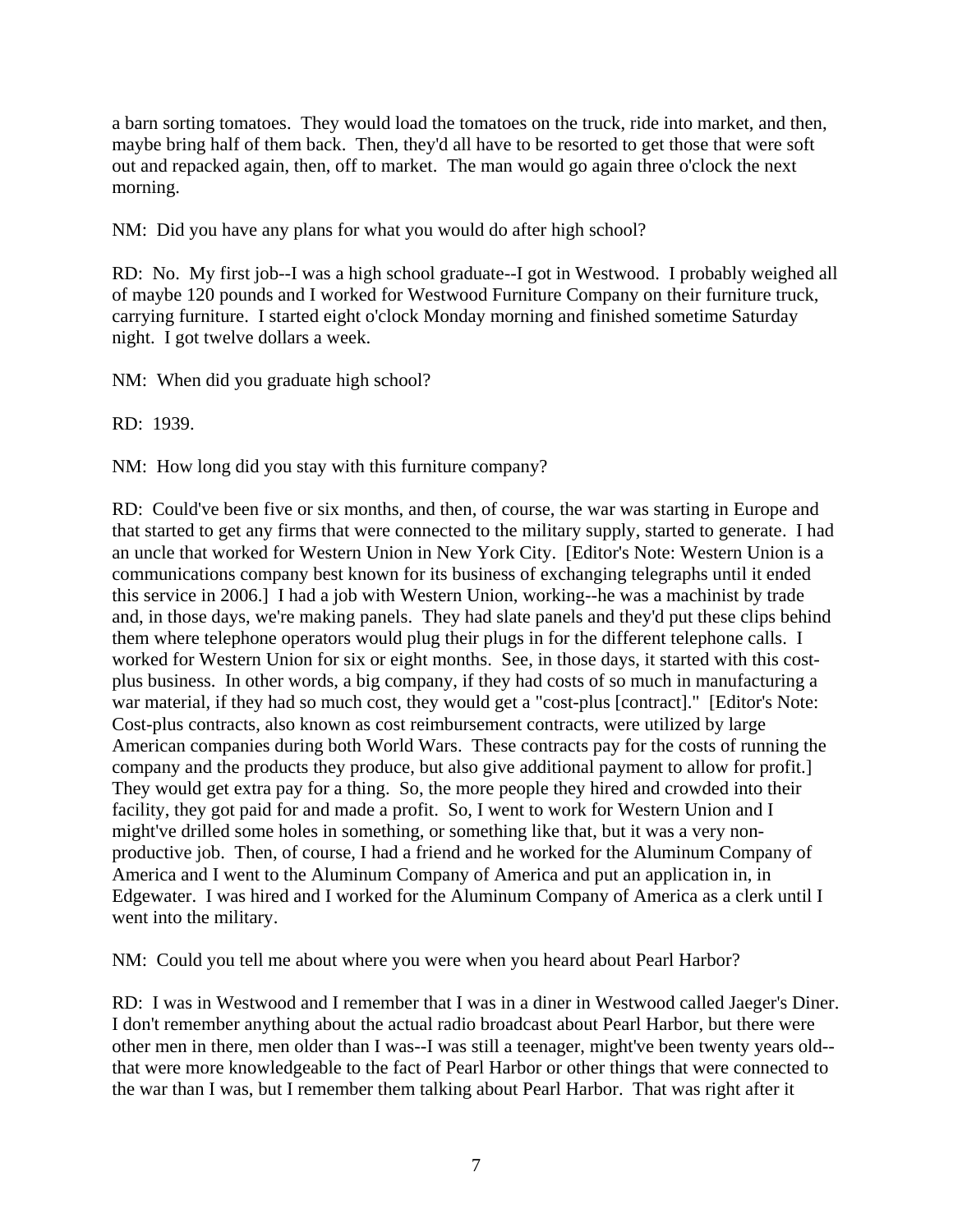happened. [Editor's Note: The attack on Pearl Harbor occurred on the morning of December 7, 1941, when Japanese forces launched a surprise military attack on the United States naval base located there.]

NM: Can you talk about how you got into the service?

RD: I was in my early twenties and I was, at the time, working for Aluminum Company of America and I would have been drafted. I wanted to fly. I always remember watching Ford's Tri-Motor airplanes flying over my house and I wanted to fly. So, I went down and I tried to get in the Air Force. If you had two years of college, you could go for the Air Force physical exam. If you didn't have two years of college or were a high school graduate, you had to take a test. I went to Newark and took the test and I did not qualify as an Aviation Cadet. Of course, the Aviation Cadet field was full. My brother-in-law was in it at the time. You were in the service, but they didn't have any room for you. They sent you home and that was probably, maybe, another two or three months, four months, before you were actually taken into it. So, that was extremely interesting, also, that you wouldn't have to go right away. I went down to Newark, took the test, failed the test, but I qualified for a glider pilot. They wanted us to go to--aviation, as I said previously, was full--but glider pilots, they said, "You're in the service. Go right out to Floyd Bennett Field, take your test, physical. [Editor's Note: Floyd Bennett Field is located in southeast Brooklyn. It has served as a municipal airport, naval air station and is currently a park.] So, of course, I had an automobile I had purchased, I was making payments on, I had a lady friend that I was engaged to, I hadn't said good-bye to my mother. So, I said to them, "Can I go home and take care of my things that I have to take care of?" and he said, "Yes, come back next Wednesday." So, I went home, quit my job, did everything, kissed everybody good-bye, made arrangements in the bank for the payments on the car, jacked the car up in the garage, because that's what you did then. I packed a little ditty bag, kissed my mother good-bye and off I went to Newark. When I got there, they said, "The program is full." Do you know how lucky I was? A glider pilot is a one-way trip. You don't come back from being a glider pilot. You went with the troops and, when that glider was landing, you got out and you had a rifle. So, that program was full and I tried to get in. I went all the way out to Floyd Bennett Field that day on the bus and tried to get in, but it was full. So, I came back home and, the next day, I went down there, enlisted in the Marine Corps.

### NM: Please, continue.

RD: Well, of course, I enlisted in the Marine Corps. First of all, I had to go to New York City and take a test, some kind of simple mental test, probably, and a physical test. Of course, I didn't come up to the weight standard. So, the doctor told me, he said, "Now, son, when you come back, get a big bag of bananas," he said, "and eat those bananas before you come in." I believe that they would've taken me if I was up to weight or not, but I ate the bananas. [laughter] Then, of course, a week later, I was gone. I kissed my mother good-bye, walked down the street and didn't come back for three years.

NM: Were there a lot of men in the community, or within your circle of friends, who had been drafted or joined the service?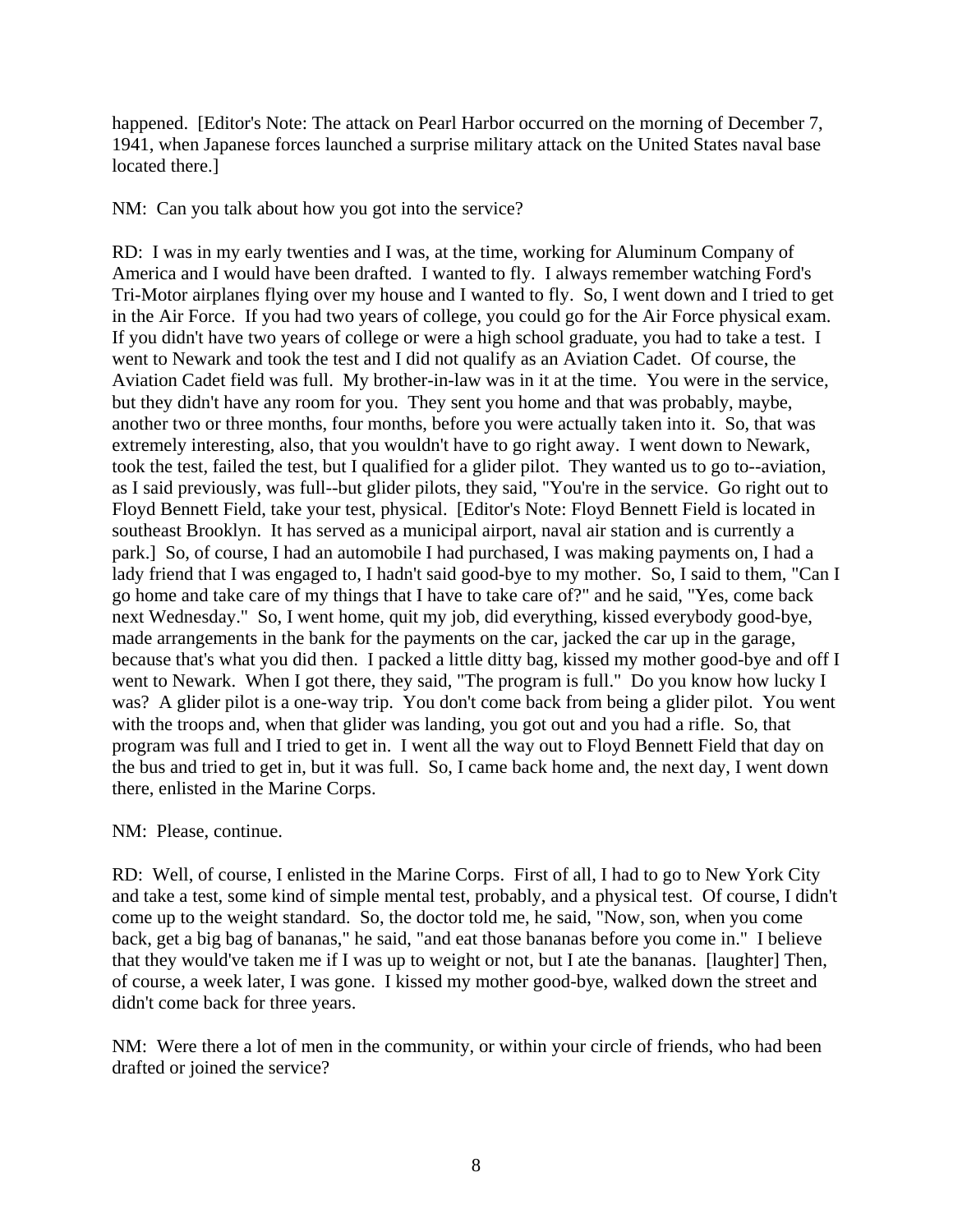RD: They must have. They must have been. I know that a lot of people that I knew, young men that I knew, that I was friendly with and things like that, wound up in the military. Whether or not they were drafted or whether they had volunteered, I don't know. I did have my buddy, Gib (Eagelston?), I told you, we grew up as "Huck Finn and Tom Sawyer." Gib had a couple years of college, so, he volunteered in the Marine Corps right after I did. I was in boot camp when he came into boot camp and, of course, with his two years of college, he went on to become an officer in the Marine Corps, but he walked up on a lot of beaches with bullets flying around him and came through it. I never heard a gun go off in combat.

NM: Tell me about the process of leaving New Jersey. Was this the first time you left the state?

RD: No. Well, when I was young, just prior to going off in the service, and [I] worked and had an automobile, I would go with a friend of mine up to Pennsylvania. That was about it. We went up to his aunt's house in Pennsylvania, but, in those days, you didn't wander very far.

NM: Where did you go from New Jersey?

RD: The reason why I chuckle, it was the train ride from New York City to Parris Island, South Carolina, and that train ride lasted all night long. [Editor's Note: The Marine Corps Recruit Depot Parris Island receives male recruits from east of the Mississippi River for their initial training.] I can remember, we'd pull into different places and the train would sit there, maybe for an hour or two, and then, proceed on. We left New York City and I think it was Rocky Mount, North Carolina, that we stopped to have breakfast. They must've had the food--it was in a place that had big tables--they must've had the scrambled eggs made a little early, because I can remember yet, they were covered with soot. They were cold, and then, we proceeded on there and went to Parris Island. We got off the train. We were loaded on trailers and taken into the complex. There would be platoons of recruits sitting there and they'd all holler, "You'll be sorry," [laughter] and then, we proceeded through boot camp. It was tough at boot camp. It was hot, it was in July, and they wouldn't let you drink any water unless you had permission when you were in training. I don't remember too much of it. Sometimes, the unpleasant things in your life kind of discharge themselves.

NM: Approximately how long was your basic training?

RD: I imagine it must've been three or four weeks, and then, I was fortunate. I'd made a good score in the rifle range. I don't know whether that had anything to do [with it]--I think it did--but I remember that I was very supple and, in the sitting position, when you'd fire the rifle, you sat down and your legs were spread apart and you could put your knees on them. I could put my elbows all the way down on the ground. So, it made it steadier and I qualified well with the rifle on the rifle range and, of course, that gave a boost to the rifle instructor, for all those that he put through that did well. I don't know whether it was for my score on the rifle range, they did offer me the fact of staying there to be a rifle instructor, but I wanted to get off Parris Island. Fortunately enough, I was sent to Sea School in North Carolina--in Virginia, Norfolk, Virginia. [Editor's Note: Sea School was a branch of Marine training that prepared recruits for sea duty on a ship.] Why I was chosen for it, the only thing I could contribute to it would be my rifle range experience and I don't know whether that had anything to do with it, but every major ship in the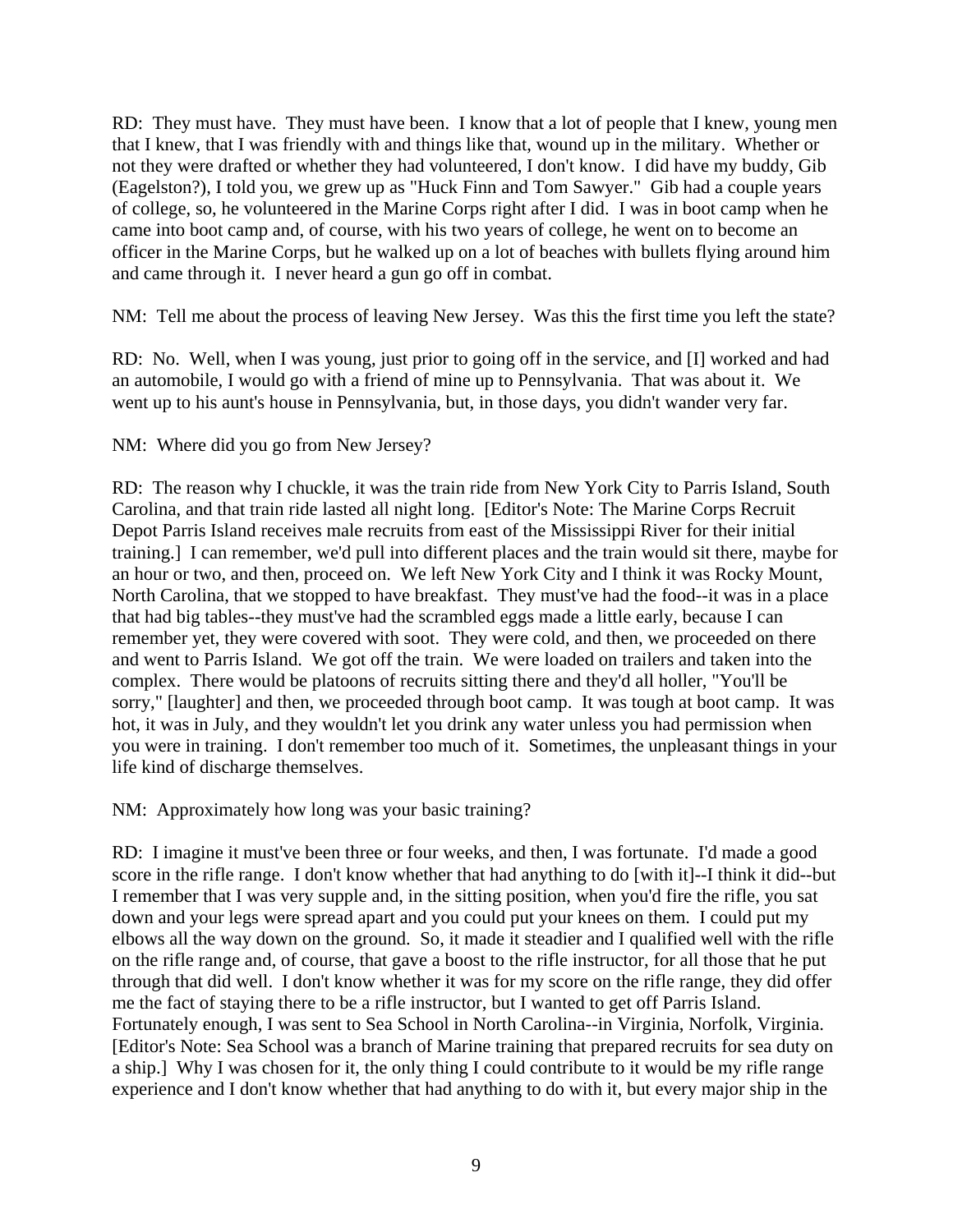Navy carries a contingent of Marines. They had what they called Sea School in Virginia and all it was was spit-and-polish and march and we were the last group, men that I never knew before, we were the last group to go through Sea School. I don't know whether you want this to go into the record or not …

# [TAPE PAUSED]

RD: I can repeat it, but there were no black Marines in the Marine Corps. It was all volunteer, no draftees taken in yet when I went in, but, when we were in Sea School, I saw the first black Marine. We were on the drill field and everybody stood there and looked at him with their mouths open; like, block that.

NM: This is for the record.

RD: For the record, yes.

NM: I just wanted to make sure.

RD: I understand. The thing is is that when you go into the military, you are so confined. There was no socializing with anyone outside of the base. So, the only thing that I knew was Parris Island, South Carolina. It could've been just as easy up in Michigan as in South Carolina. That's all I remember. There was no socializing with anybody off the base.

NM: You had such a high score on the rifle range that they asked you to be an instructor.

RD: Yes.

NM: Do you think that your outdoor experience, hunting, trapping, shooting, assisted you in any way?

RD: I would say that if a country boy over a city boy, where I came in contact with these things, guns, and I had a little bit of, not training, but just information from my father. Then, of course, you had a twenty-two rifle that you could shoot and things like that. That would be the extent of my [experience], the fact that I did know what a rifle and a gun and shooting it was, whereas a person from the city would not.

NM: You trained in Virginia at the Sea School. Approximately how long was that training?

RD: Approximately, I don't know; a few months?

NM: Is this late 1942?

RD: Well, it was in the beginning of the Summer of '42 that I enlisted in the Marine Corps. It could've been six or eight weeks. I don't remember the time that I spent on Parris Island--it was just a blur. I can remember little things, but not the whole thing, and then, of course, like I said,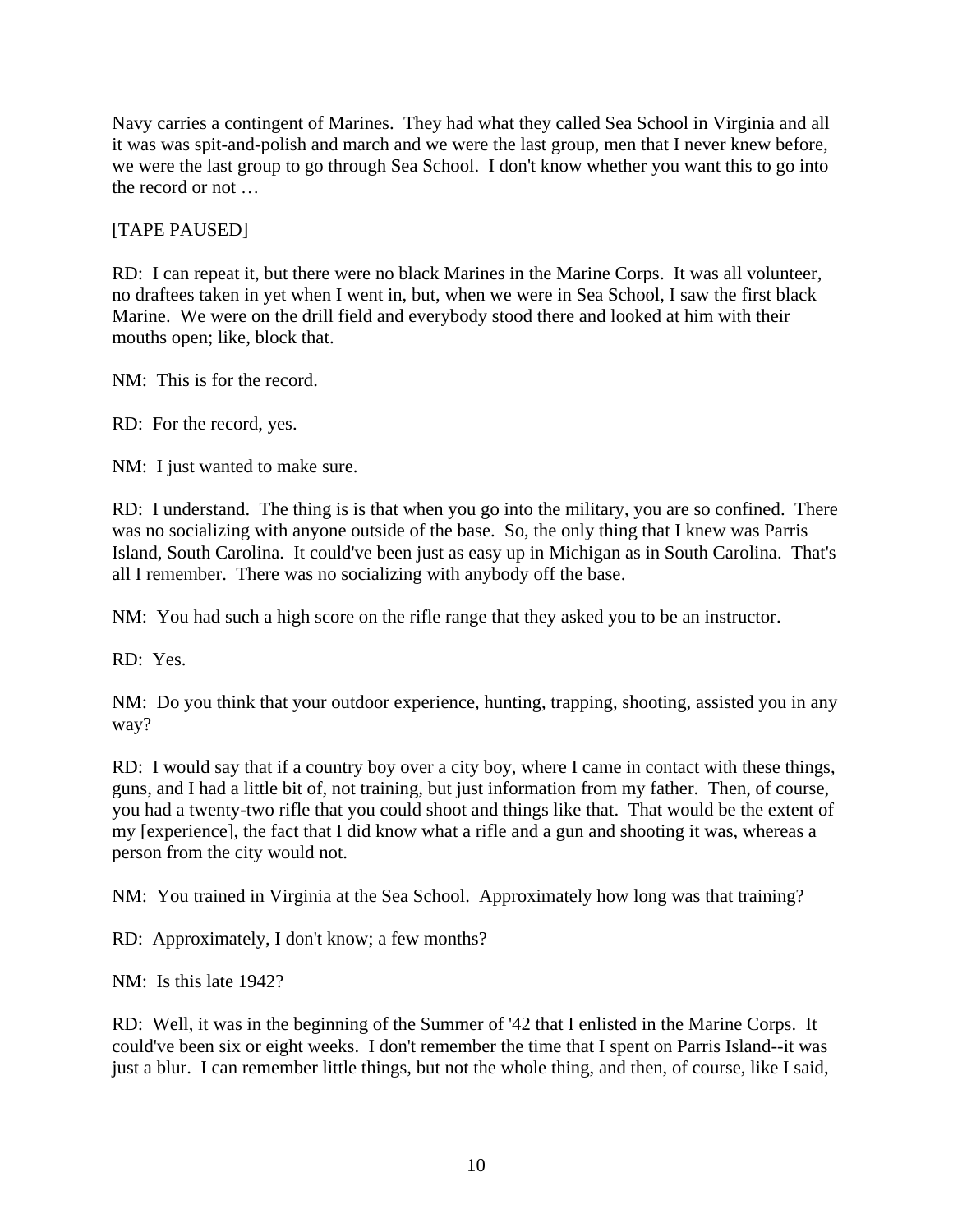we were ready to be shipped off to different bases for further training, like, they sent the men to North Carolina for infantry training, things like that. I'm a very, very lucky person, at that time.

NM: Did you think you were going to the Pacific or Europe? Did you have any idea where you were going?

RD: No, in those days, you lived from one day to the next. That's why they choose young people for combat.

NM: What additional things did you learn in your Sea School training versus your basic training?

RD: Nothing. What we did mostly was march all day on the field, and then, there would be little things like gas mask training, where they'd have a thing, that you'd put the gas mask on and take it off, that sort of thing. Oh, we did go to a firing range for machine-guns. That would be in the event that you [had to use one]. That was the first we had any machine-gun training and we went to some beach and I remember the airplane flying with the target. The first time I heard--a fifty-caliber gun is pretty loud when it goes off--but that was the first time I ever heard a fiftycaliber and they go off. Then, later on, when I was on the ship, we're on a three-inch gun and, of course, that was a lot different.

NM: Could you talk about your time in the service after Sea School? Where did you go?

RD: Well, after Sea School, we were out on the ship. Yes, the ship that I was on, like I said when I told you before, it was [the SS] *Conte Biancamano*. It was an Italian luxury liner. It was taken over by the United States and refitted as a troop transport and it was the USS *Hermitage*. [Editor's Note: The USS *Hermitage* (AP-54) was commissioned by the US Navy on August 14, 1942, and decommissioned August 20, 1946. It was returned to Italy in 1947 and scrapped in 1960. Captain Donald F. Patterson was in command of the ship during its World War II service.] We were in Sea School and there was the group, a platoon, I guess you would call it, and we went right aboard ship. Prior to my going on the ship, they didn't have any Marines on it, but they went to the invasion in Casablanca and came back from Casablanca, right into Norfolk, and picked us up. [Editor's Note: The naval invasion of Casablanca took place from November 6 to 8, 1942, off the coast of Vichy-held Casablanca, French Morocco.] I think, I'm not sure, but I think, there were a few troops that got on the ship. Yes, there were National Guard troops that came on the ship and, of course, I was part of the crew then. We went right to Panama and the National Guard troops were unloaded for duty in Panama and we picked up some troops we took out in the Pacific someplace that were in Panama.

NM: Many men we interviewed mention that many people got seasick on these troopships.

RD: Yes.

NM: Is that something that affected you?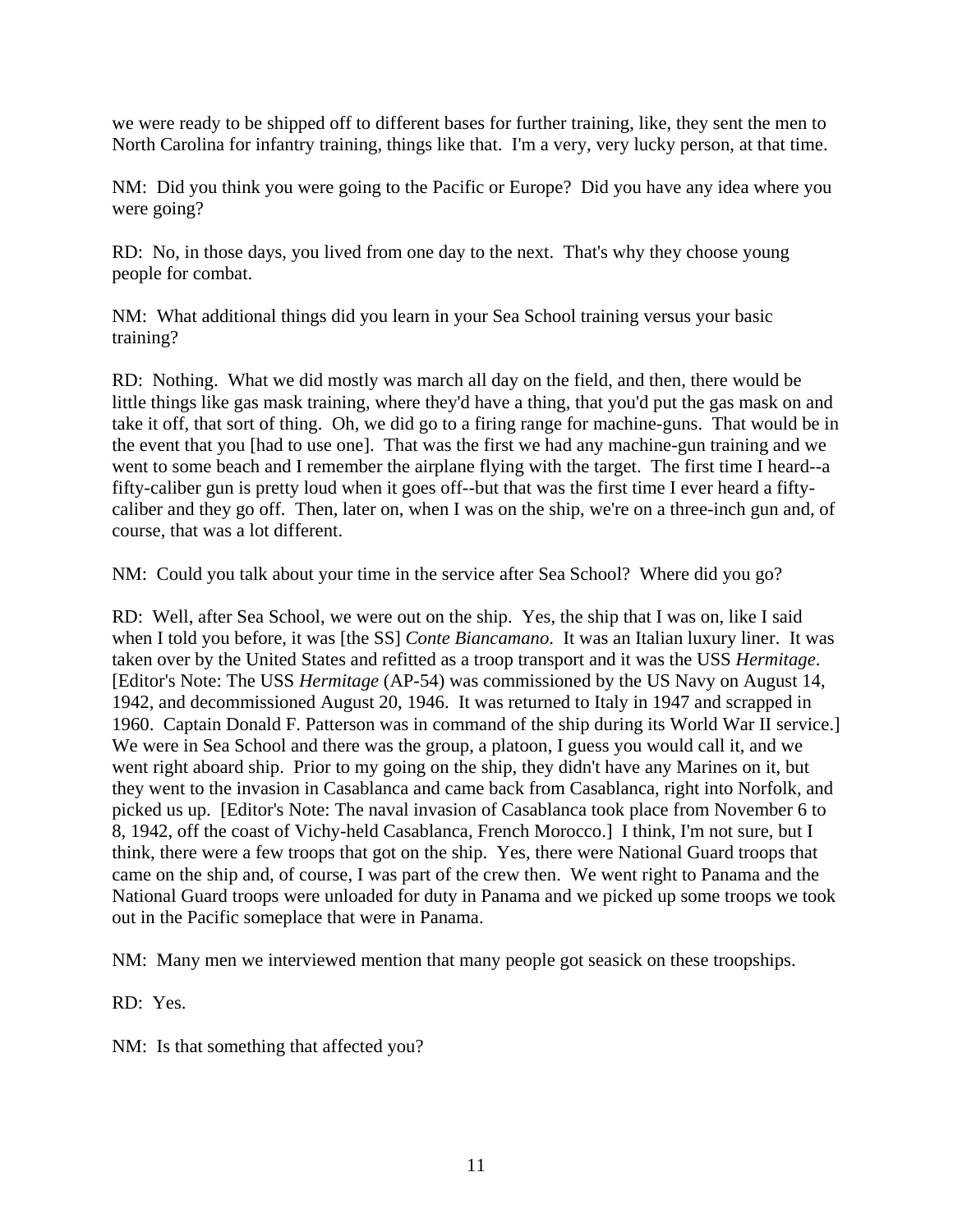RD: No, but I'm subject to seasickness and I was very fortunate I didn't [get ill]. The first night that we left port, I did not have duty. So, I went right to sleep and, when I woke up the next day, of course, we're in southern waters and it was pretty calm. I don't believe I ever got seasick on the ship at all, a little queasy, maybe. Then, when you're off duty, you'd always go to the top of the ship in the center, because it was like a seesaw. The ends would go up and down, but the center wouldn't be affected too much.

NM: What were your initial duties as a Marine aboard the USS *Hermitage*?

RD: We were--can't think of the word--we're security. We were given a military [arm]band, MP [Military Police]. It's a little bit of a joke. We had a forty-five pistol and a club and, of course, when we were going to Europe, there were six thousand troops on the ship. They had four posts and you'd walk through these troop compartments all loaded up with American people. Like I say, I was a very lucky man, but the whole thing was a little bit of a joke.

NM: How many Marines would serve on the security detail with you?

RD: There would be four of us. There were four posts and you'd go on duty for four hours, I guess, and then, what you would do is, every hour, you'd report back into the office, the guard shack. Then, you would go on to another post, like if you start on top deck, you'd go to the bottom deck, and things like that.

NM: How many Marines were on the ship total?

RD: There were probably thirty of us. I think I have some pictures of that, pictures of us on the ship that I can bring up and show you.

NM: You were aboard the *Hermitage* for your entire service. Did the same hold true for these other Marines? Were they on the *Hermitage* the entire time?

RD: No, a lot of them were *gung ho* and, of course, they wanted to get out and come back in combat. When I went in and had the experience in Parris Island, I figured, "They can do and tell me what they want to, I'll do it, but I'm not going to volunteer for anything. I volunteered once," but the other ones, they were--you know how it is when you're young--and, if you never experienced combat, I've never experienced combat, you think that it's something you want to do. So, they were transferred off, and then, there were casualties, fellow men that I knew.

NM: Of men who transferred?

RD: Yes, it would come back, maybe three or four months after they had gone off and gone into combat. They were wounded or killed and, of course, that would be posted in the ship.

NM: Could you talk about the relationship between your group of Marines and the ship's crew?

RD: Very, if the word's amicable? if I'm using the right word, very good. Some of my good friends were Navy men.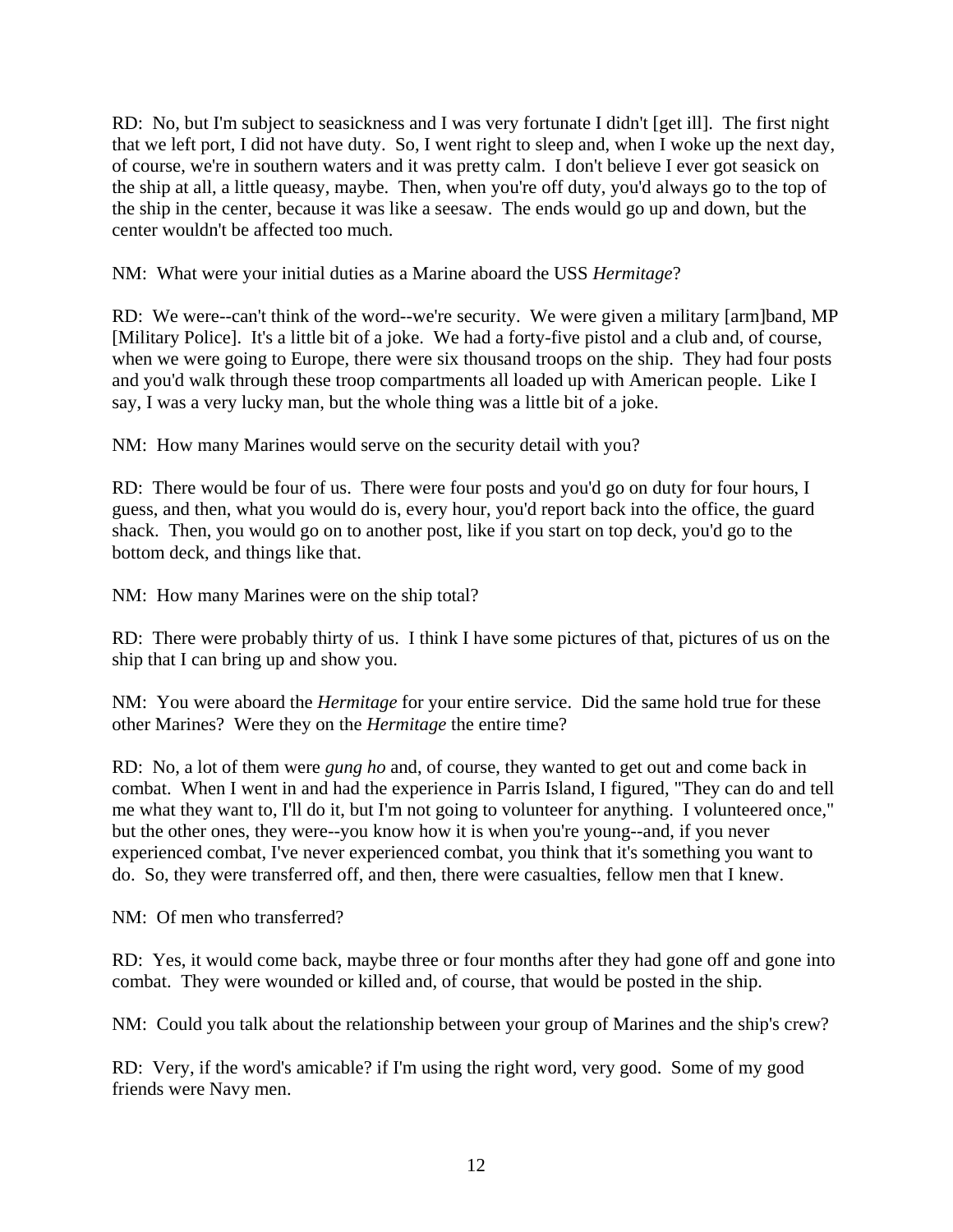NM: For the record, how many crew were aboard the USS *Hermitage*?

RD: Twelve hundred, and there were about thirty Marines.

NM: You talked about picking up the ship, which came back from Casablanca, and you went to Panama.

RD: Yes.

NM: What stands out about this first voyage?

RD: There's nothing special. We got to Panama. I can remember going through the Panama Canal, not in detail, but I remember it, and then, we came out of the Panama Canal in the Pacific Ocean. The only people that we had aboard were those National Guards that we had picked up in Panama and I don't remember [if] we went right up the coast to California to load other people or not, and then, of course, the whole thing in the Pacific, I can remember different things, but it was a big blur.

NM: On this initial trip to Panama, were you traveling in a convoy?

RD: No, we were not in a convoy. I made a statement like that--no, I don't know whether we could've had a destroyer with us or not, I don't, because we get on in the afternoon and, like I say, I went to sleep and I think, when I woke up, we're almost in Panama.

NM: After Panama, where did the *Hermitage* go?

RD: We sailed in the Pacific for quite some time. In those days, California was our home base and we would load troops and we would [cross the Pacific]. The first load of troops we had on, I know we went to Hawaii. I think it was the first load of troops we had on, we took to--we went to Australia and I know that we're in New Caledonia. I could remember, when we're in New Caledonia, it was for the Second Battle of Guadalcanal and I don't know whether we discharged troops in New Caledonia to go up to Guadalcanal, but, then, we came back and we were in Brisbane and that's where MacArthur was. [Editor's Note: The Second Naval Battle of Guadalcanal took place from November 14 to 15, 1942. General Douglas MacArthur was an American US Army five-star general.] We're in Brisbane, Australia. Then, we went down to Sydney, Australia. We're in Melbourne, Australia, and then, we went around to the west coast. Now, I don't remember if that's all in that one particular trip. Then, we went around to the west coast, and then, from there, up to India. We carried a load of troops to India and that's when I had the most interesting experience of my life, was in that country, just for an American person to see and to--couldn't understand the conditions that those people live under. It's just unbelievable. We would go to Bombay. They had Muslims and Hindus, I think. I don't think, I know it, and they couldn't work together because they'd kill each other. One group would be put on the ship--we would have some things that were coming off--and the other group would work on the dock, but you'd go in the city and beggars would be sitting on the sidewalk picking their wounds, their scabs and things like that, that make it worse. They said there were dead babies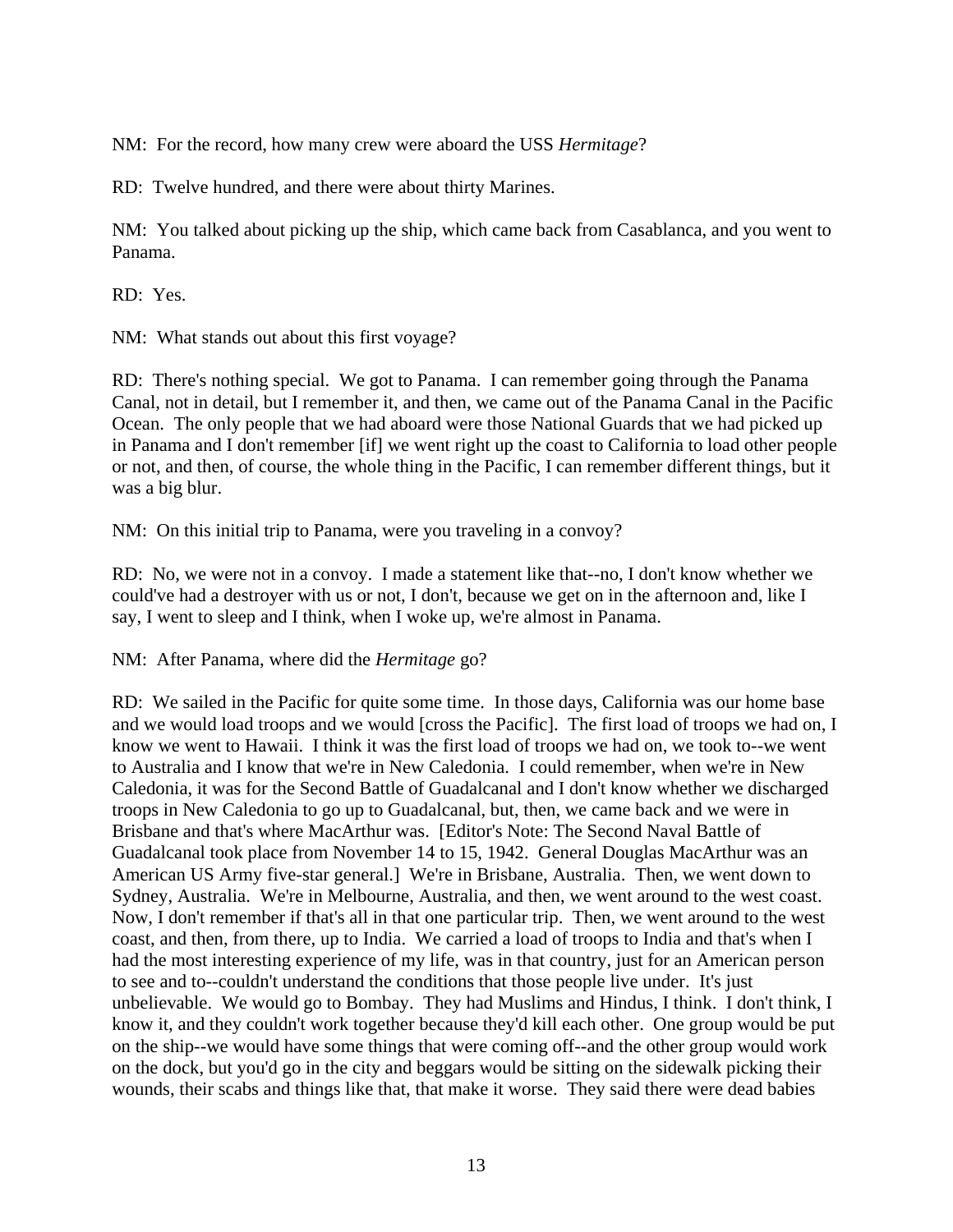that the women had in their arms, begging. Of course, we would hire a wagon and a driver and I think that whole thing cost us about maybe a dollar a day. It would carry four of us and we'd ride around and buy souvenirs and things like that, and then, we'd hire another person to run along behind the carriage for thirty cents a day, just as a novelty for young men, to just bring our things that we'd buy back and put them in the wagon. We went to India three times and, like I said, that today, I see the Indian peoples are the largest immigrants into the United States, after the Latinos, and they're the largest group of illegal immigrants into the United States today. I think an illegal will pay up to twenty thousand dollars to get into this country. Where they get the money from, I don't know, but they're very caste people. Like you know, you would be dirt and I'd be somebody else. That was an experience. You want me to continue?

#### NM: Yes, please, continue.

RD: Well, then, we brought--there were Polish refugees that had come from Poland, originally, and they'd walked and gotten from Poland, walked all the way through Russia and places like that to get to Karachi, India. Then, from Karachi, that was British, they brought them to Bombay and we brought them to the United States. Of course, Russia was an ally of America, United States, and they went right from where we landed them in the United States right down to Mexico, because Russia was our ally and the Poles were their enemy, but they were well taken care of when they [came aboard]. [Editor's Note: The Soviet Union annexed the eastern portion of Poland in 1939. A new campaign of Sovietizing Polish citizens was met with resistance. Those openly opposed to Soviet rule were subject to execution, arrest, or relocation to Siberia.] These people came aboard, everything they had would be--there would be a couple of them that were Jewish and they would have their suitcases and some rather nice things--but most of the people were like peasants and they'd have everything wrapped up maybe in a tin can that they owned. Of course, we acted like--the Marines acted like--immigration. They had to come past us and declare everything they had and we would take things away from them, like bananas or orange peels and stuff like that. They'd cry, but they got on the ship and they fed them. They had things that they hadn't had in a very long time and they cried again when they were in the mess hall. Most of them were women and children.

NM: After traveling so far, what kind of condition were these refugees in health-wise?

RD: Physically, they all seemed to be good. I don't know anything more about that. I do not know whether a medical officer on the ship checked them over or anything. I don't know anything about that, and then, there were a couple of--well, there were men in the crew, and they were in our platoon, that were Polish. Of course, they could converse with them and they'd use those as interpreters. There was one fellow by the name of (Zwa?) and one fellow by the name of (Zigloski?) and they were Polish and they came from homes that spoke the language.

NM: You had three trips to India. Roughly around what year was this?

RD: '44.

NM: Did you take on refugees on all three trips?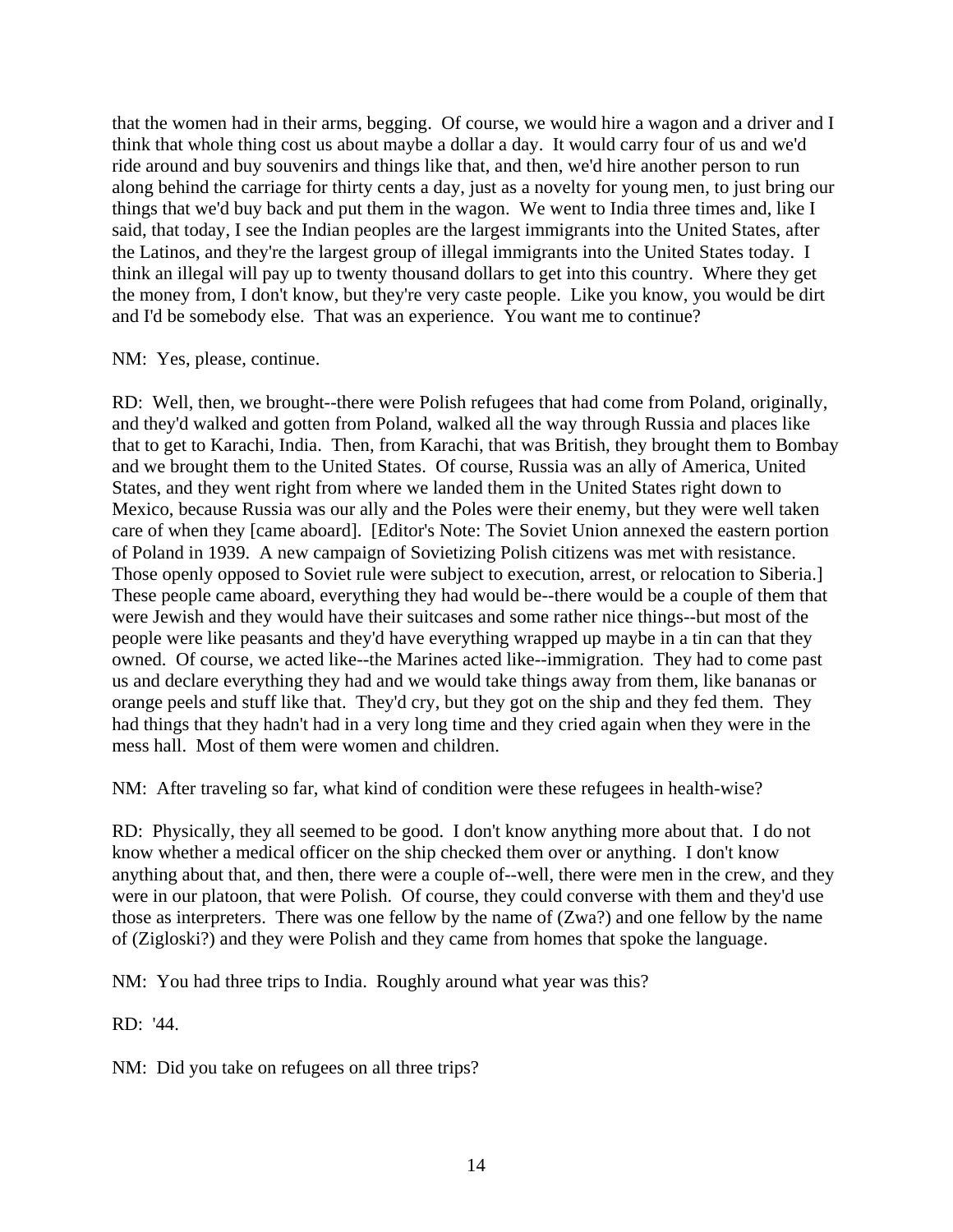RD: No, I don't believe. I think it was just two of the trips, but we brought back other people. They had people, they called them the lascars and they were Indians. They were coming back and going someplace to sail ships, British ships. [Editor's Note: A lascar was an Indian sailor or militiaman employed on British ships.] They had a lot of peculiar habits, that when they went to the bathroom, they'd perch on the pot like a chicken. They wouldn't sit down and they wouldn't use toilet paper. Oh, one other thing, these lascars brought their own food and own cooks.

NM: Did you ever transport soldiers or civilians from Allied countries?

RD: Yes. I remember, we had Australians, young Australian men, that were coming back to the United States to be trained, I think for aviation, I'm not sure. I think that's what it was, and then, I remember, we had British troops. They had to come out of Australia, because we weren't in any European countries then. The thing that impressed me the most with them, they'd enlist for sixteen years. They made a lifetime of it; I think it was sixteen years. They made a lifetime out of the military in one enlistment.

NM: When you were making these trips to India, where was the final destination?

RD: That would be it, but we would travel and stop in various ports. When we would leave the United States, we would have a naval escort for the first twenty-four hours, and then, before we would go into an Australian port, and we were in Hawaii once, but, before we went into Hawaii or Australia or New Zealand, we would get a naval escort for a day going in and a naval escort coming out for a day. Then, after that, we traveled alone. That was in the Pacific. I've been in Hawaii, New Caledonia, Bora Bora, New Zealand, one, two, three, four ports in Australia, plus, Bombay, India. That was while I was in the Pacific.

NM: When you were in these ports, did you have time to go into the local cities and sightsee?

RD: Oh, yes. I know that in New Zealand, we were given liberty and I know that we had liberty in Sydney, Australia. We had liberty in the other two ports in Australia, and then, of course, we had liberty in India.

NM: I know you did security on the ship. In these ports, were you also responsible for the crew when they were on liberty?

RD: No. Our job was strictly security for the troops. It was security for the ship, make sure they didn't smoke in the troop compartments. No one was allowed on deck while we're [at sea] at night and no lights and things like that. That was our job, but, as far as the crew was concerned, of course, if we went out on the deck and a crew member was smoking a cigarette, we'd tell him he'd have to throw it over, "Throw it overboard."

NM: In the Pacific, what were some of the problems that you encountered while conducting your job on the ship?

RD: I don't believe there was any encounters we had. I really don't remember anything. No, I don't remember anything, any problems.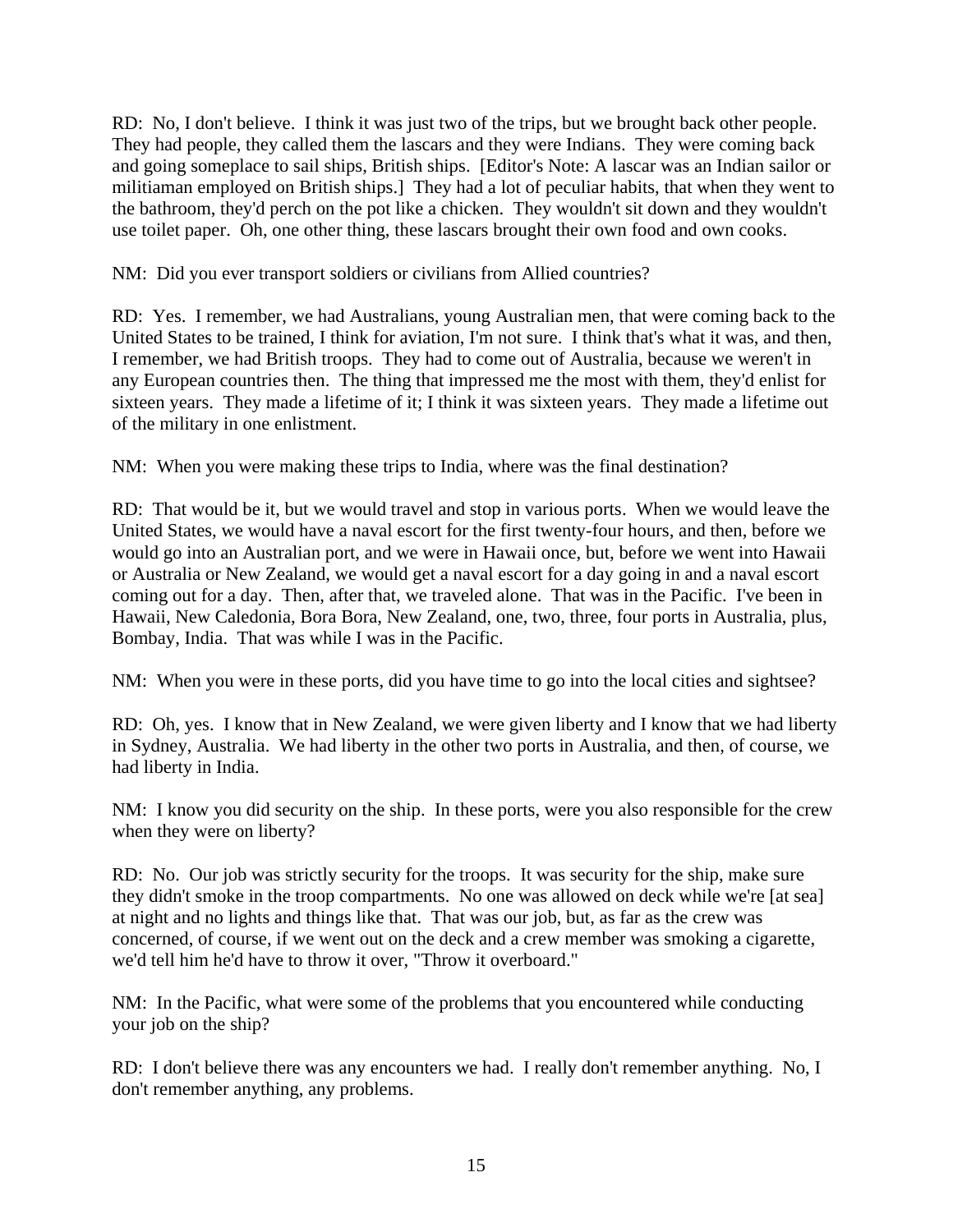NM: With so many people, did you have to break up any fights, things of that sort?

RD: No.

NM: What did people on the ship, including yourself, do in your down time?

RD: Well, we had a table in our--we had a compartment and we had a little area, like this, I don't believe it was as big as this area that we're in here--but it was a table. We used to play cards and gamble. Of course, one of our jobs was to stop gambling in the crew, but we'd play a lot of poker in our own compartment. I remember, the last trip coming home from Europe, they had some big poker games going on the ship. I think one fellow won about twenty-five thousand dollars coming back. He had cameras and Lugars and everything else hanging off him. [laughter] In that particular game, I remember that. The chief steward ran it. I ran a crap game. We would take the troops down into one of the holds, where they had lots of things, food and things like that, storage, all canned goods and things like that. We went to Europe and I had a game going and, of course, I had another fellow with me. Then, the First Sergeant got a little bit of it and I can't remember the details, but, anyway, I was never brought up on charges, but I swept that load of troops off that had been gambling. If they got off the ship, I didn't have to worry anymore, so that never anything happened to me and it was nothing big. I don't know, any recreation that we had, like, we came into port, if we went over on the--well, you'd say "going on the beach," but you'd go on the dock--and maybe do a little bit of manual of arms.

[TAPE PAUSED]

RD: So, where were we, gambling?

NM: You were talking about recreation and how you would go on the beach.

RD: Yes. Then, we'd go over on the beach, if you didn't have liberty, where you were free. They just lined you up and marched you back and forth, do a little small arms stuff, right shoulder, left shoulder, and things like that. On the ship, we had movies and we had a ship's band. That ship's band was made up of men from Big Bands, like Benny Goodman's band, things like that. [Editor's Note: Benny Goodman (1909-1986) was an American jazz and swing musician known as the "King of Swing."] They were drafted into the service, but they were put into entertainment, which was a big thing. I had a personal friend of mine that was in the Army and he could play the accordion and things like that. He spent his time in entertainment, for the time he was in the military.

NM: This band aboard the USS *Hermitage*, was it similar to a house band, where it was always with the ship?

RD: Yes. They would sail right with us and maybe at the mess hall, when we're having lunch and things like that, or dinner, they'd be at one end of it, maybe about six or eight pieces playing. Then, of course, they'd play out on the deck to the troops, too. When you crossed the Equator for the first time, before you crossed the Equator, you were a Pollywog and, after you crossed the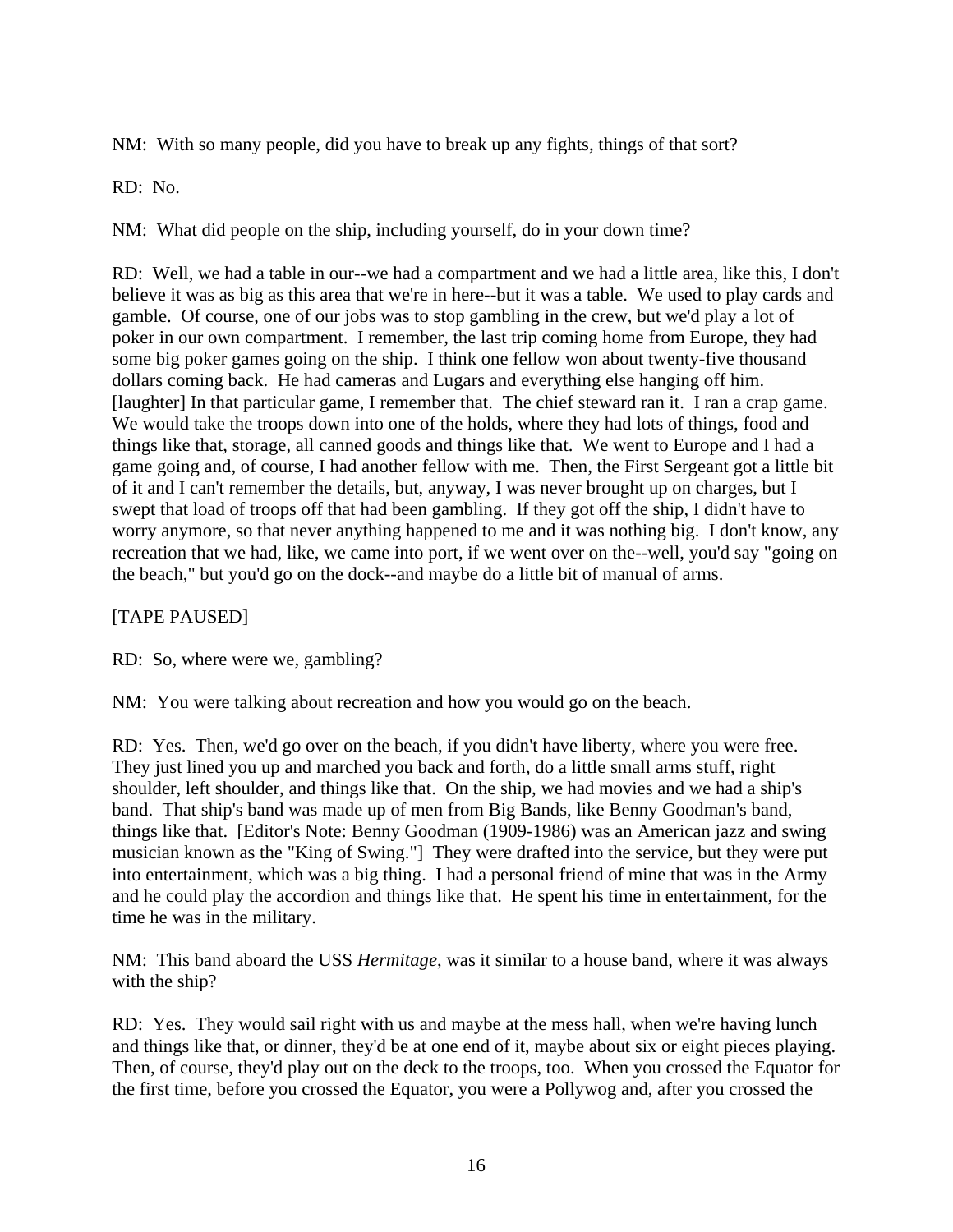Equator, now, you're a Shellback, but you can see the picture at the far end? [Editor's Note: The ceremony of Crossing the Line is common amongst several countries' navies and celebrates a sailor as he crosses the Equator for the first time with an initiation ceremony.]

NM: Yes.

RD: That's my certificate from the Navy for crossing the Equator. You're free to get up and look at it.

NM: [laughter] I see it. When were you issued that certificate?

RD: We were issued that after every [trip], all the troops, as you went. Of course, they had made tunnels out of canvas and all garbage in them that you had to crawl through, and then, of course, the canvas would lay on your ass and the Shellbacks would be there with paddles to slap you on the ass as you went through. Different, it was a recreation thing.

NM: Can you talk about your living conditions, where you slept, the routine, where you ate?

RD: Okay. We had a compartment that held thirty men and, of course, right next to it was a Navy compartment where the cooks and bakers were. We had three tiers of bunks and, every morning, you would have to make up your bunk and fold it and chain it up, because, probably, when the bunks were down, between the bunks maybe were about two-and-a-half feet, enough to put your feet on the ground. If you'd had a man sat opposite you, it was not enough room, but, every morning, you would have to make that bunk up and chain it up.

## [TAPE PAUSED]

RD: Set up a boxing ring right in the back.

NM: We will start again.

RD: They set up a boxing ring on the ship, would be entertainment, and the different men would get in there and box with each other.

NM: You became friends with some sailors. Did you have any interactions with the troops and the people you were carrying aboard the troopship? Did you ever become with friends with anyone who was itinerant on the ship?

RD: No, no, not that I've continued a friendship with, no; had one particular thing that happened when we're coming back from Europe, when the war was over and they're bringing troops home. I heard this noise in the back of the compartment, loud talk, a talk I recognized, a voice that was familiar. I went back there and here was a man that was in high school with me. He had been over in Europe as a medic and he was one of those coming home. [Editor's Note: V-E Day was declared on May 8, 1945.]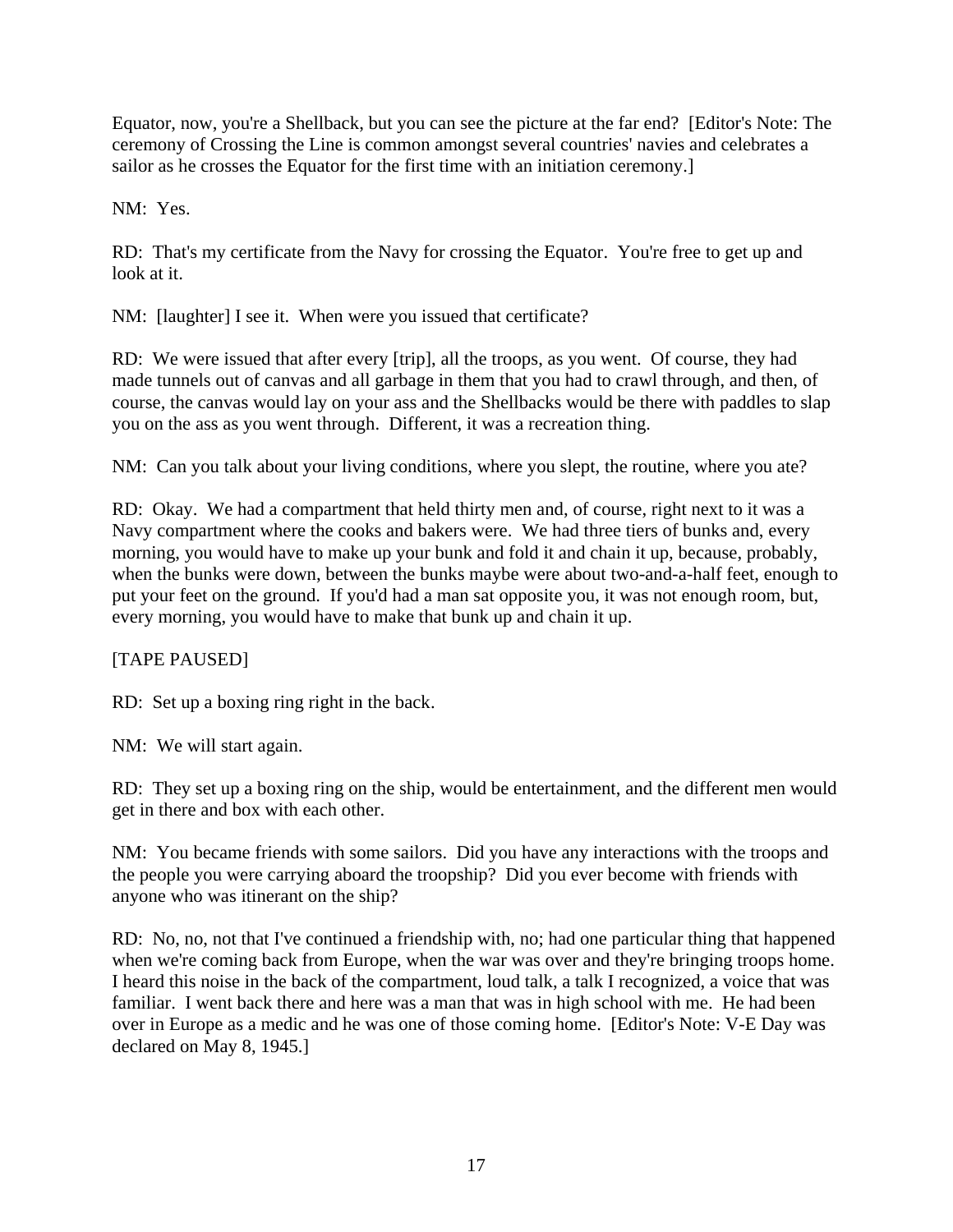NM: In your travels across the Pacific, are there any particular moments that stand out to you in your memory?

RD: Yes. I remember how pretty Sydney Harbor was when we went into it, and I told you about the conditions in India. Then, I remember, we went into American Samoa and I was on deck with a friend of mine and we remarked to each other, the people, the natives, that were standing on the dock, they had what they called elephantitis. [Editor's Note: Elephantitis or elephantiasis involves the swelling and hardening of skin and tissue of the arms, legs and/or genitals to an extreme size. The condition is caused by the infestation of the lymph glands by a filarial worm.] "Moo-moo," they called it "moo-moo," but their forearms would get big, from this insect, and their lower legs were big and their arms. They were normal people and I said to my friend, I remember that yet, we stood there on the deck as the ship was docked, I said, "Gosh, those people look like Popeye." Of course, troops that were stationed there would get it. It came from an insect bite, and then, of course, before it developed into anything like the native people, they brought them right home and, apparently, they got up to a more normal climate for us. I don't know how they treated it, but it didn't affect them like it did the native people. Then, we were in, not Bombay, but--isn't that awful?--in the Society Islands. [Editor's Note: The Society Islands are located in the South Pacific, part of French Polynesia.] I'll probably think of the name of the island, but the Navy had a fueling station there and we went into it once just to refuel. The Navy had blown a passage through the reef and, apparently, in the lagoon, it must've been shallower or deep enough for our ship. We went in there and the Navy had a refueling station and we got liberty and that was like a South Sea island that you read about in a book. There were probably only about, maybe, thirty permanent naval personnel and the women walked around, just sarongs on, nothing on the top. I remember, on the beach, I saw one of the islanders and he was in the water and I guess little reefs. He'd reach into those reefs and get a little squid and he'd bite it to kill it, and then, put it in a bag that he was carrying. I can remember that, and then, they gave liberty to the crew, but we had a full load of troops on. They didn't give any liberty to the troops that went up. The boat that we're on--because we were anchored--the boat that we were on taking us over to the shore, we looked back and the troops were all jumping off the ship, and then, that night, we had to go back and round them all up and bring them back. We went into Bora Bora twice; that was Bora Bora. We went into Bora Bora twice. The second time we went in, we had a load of military troops, Army men, and they were all high-ranking noncommissioned officers, but they were older men and, apparently, were, like, maybe, engineers, big equipment operators and things like that. We got a crack in the boiler and we went into Bora Bora and these men patched the boiler up. When we got patched up, we went right on to India.

NM: You occasionally would have escorts.

RC: Yes.

NM: When the ship traveled alone, what would be the most dangerous thing for you to encounter?

RD: Well, a sub, maybe a Japanese submarine, but this man I told you about, this Polish refugee, the son of a Polish refugee, he's done--oh, what a shame, I must've thrown the things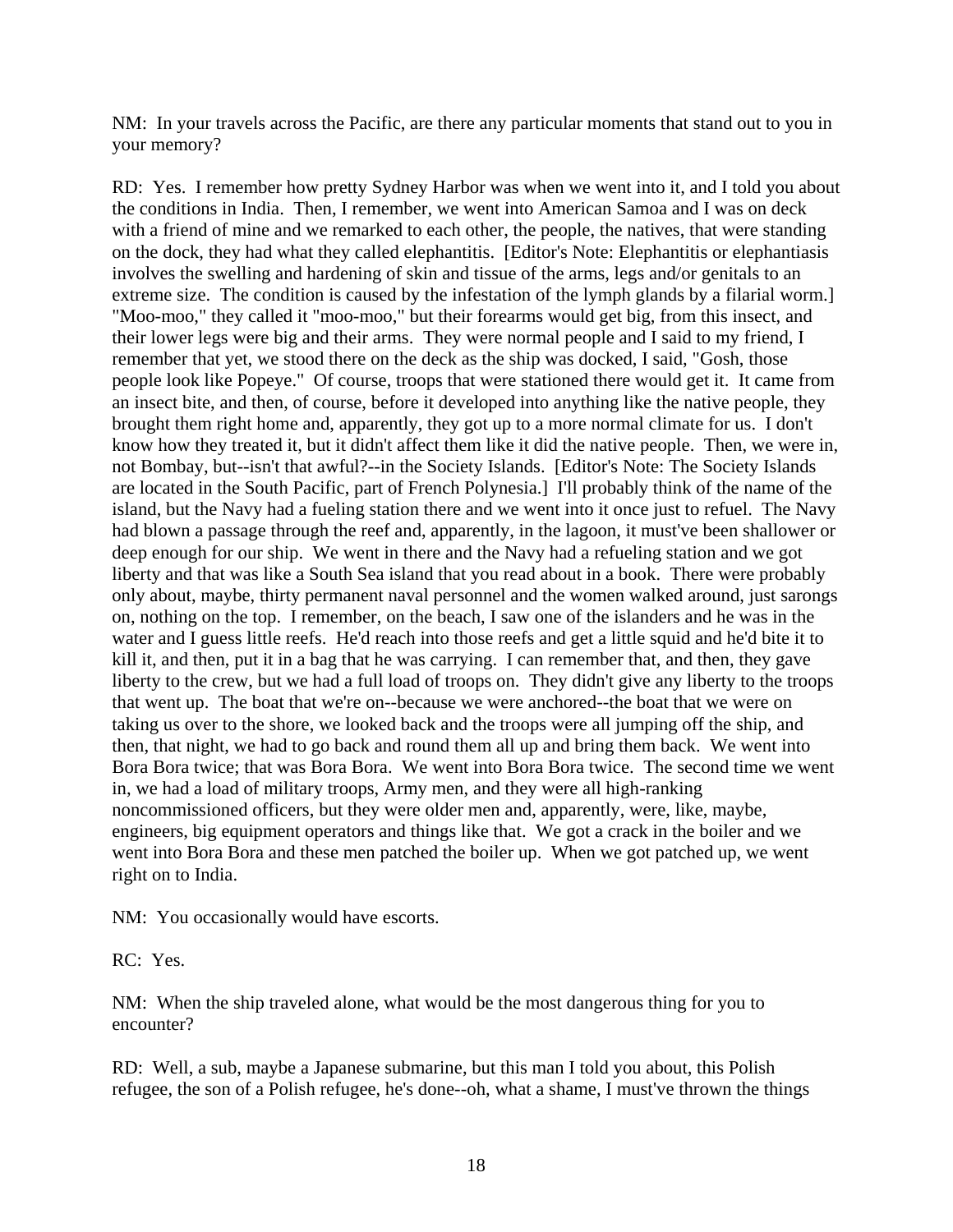away--but I had books that he had written on things. I can't figure I was that dumb, but, anyway, I must've, because I looked all over the house for these things. He could've taken them with him, and then, returned them, but he was in Europe researching the ship. He went to Germany and got records on a German raider that had us in their [sights], and why they never attacked us, I don't know. I think it was in the Indian Ocean, but that raider did not come directly. They put a torpedo boat in the ocean and the torpedo boat would rapidly go to the victim, torpedo it, and then, go right back to the mother ship, but they never attacked us. I don't know of any other encounters that we could've had. Whether or not we were screened by some Japanese submarine or something like that, I have no idea, but, when we're in the Atlantic Ocean, there, we were in troop convoys, big convoys. You want to wait for that for a minute?

NM: Yes.

RD: We can get on to that in a minute, right? all right, yes.

NM: On these journeys, were troops struck by illness in the tropical climates, like malaria?

RD: Well, that, I wouldn't know. That would've been handled by the Navy, because there were naval officers--we even had a dentist onboard. Naval officers were primarily with the crew, but, when we would get a situation such as that, that would be handled by the Navy.

NM: Were there any outbreaks of sickness onboard?

RD: No. I do know that that time I said we were in American Samoa, we brought back some military because they had elephantitis.

NM: When did the USS *Hermitage* leave the Pacific?

RD: I don't believe they [did]. After I went off the ship, I think they went right back--oh, the Pacific, when'd they leave the Pacific?

NM: Yes.

RD: I don't know the dates, but it was prior to the invasion of Europe.

NM: Prior to June 1944?

RD: Yes. We were brought back to take troops now to Europe.

NM: From the Pacific, where does your ship come back to, California?

RD: No, we came right back--oh, wait, I don't remember. That, I don't remember. I don't believe we came back to California. I think we headed for whatever our last assignment was in the Pacific, right back to the Panama Canal, and then, up to New York.

NM: Did you get a chance to go on leave at that point?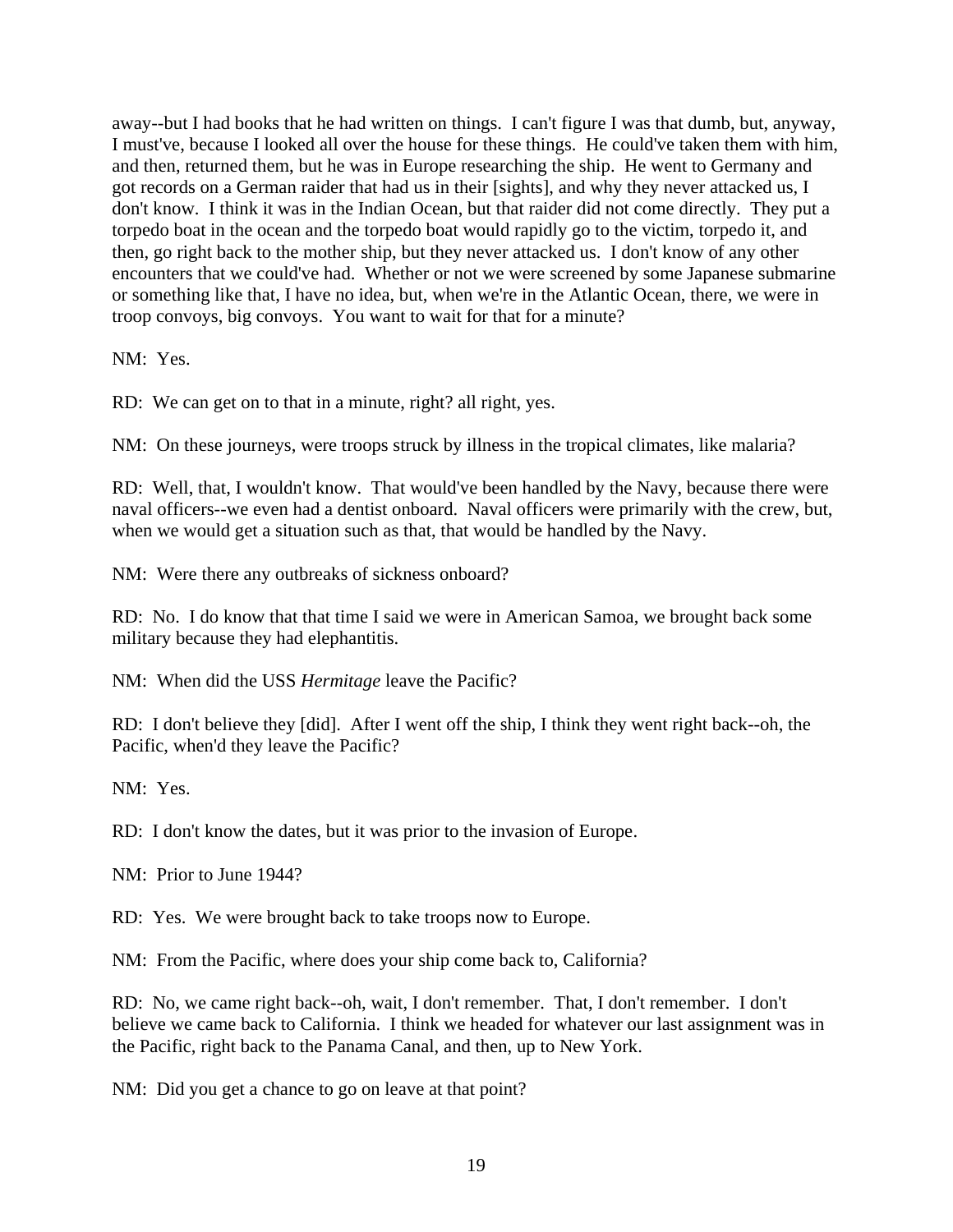RD: Yes, I went on leave and, I remember, we went on leave on the west coast of the Panama Canal. We had leave there. It was just one night.

NM: During your time in the Pacific, were you able to write letters, get letters, communicate with your family and loved ones?

RD: Yes, by mail, write letters to my mother and father and write letters to my girlfriend, and then, was my wife. Then, when we come into port, back in a country, there would be mail for us.

NM: Did you follow what was happening in the war in the Pacific or Europe?

RD: You lived from one day to the next, young people.

NM: Your ship comes back to New York.

RD: Yes.

NM: Can you talk about where the *Hermitage* went after you came back to the Atlantic Coast?

RD: Well, we came back to New York. I told you that we came to New York, that was our home base. Of course, my wife lived in Englewood, which was very convenient to New York City. The night that I came back, my daughter was born, and then, I would come back and I would stay in Englewood. I'd come back, the ship would come back, it would always be in for at least four or five days. Then, I just would come home to Englewood and commute back to the city.

NM: Approximately how many times did the *Hermitage* go to Europe and back with troops?

RD: I think four times. I'm not positive, because, to start with, before they invaded Europe, we were bringing troops into England. Then, after the invasion was complete, we're going into Le Havre and that was the first I had seen of any war damage. Between the Germans destroying it when they went out and the Americans destroying it when they came in on the invasion, the thing was just rubble, concrete all over. There was no place for us to dock. We would come in, the troops would be--I think there was like a floating dock we would go into, get the troops off, and then, go right back out. Then, any stores that we had on that we would bring over, they had what they called DUKWs. It was a truck, it was a boat that was a truck, had four wheels on it and they would have a net with the cargo. These DUKWs would circle, and then, one would come and they'd drop a cargo net. It'd go right back to the beach, ride right up on the beach and disappear. Well, there was one time, I remember, that the engine must've quit in the DUKW and, of course, while it was running, the bilge pumps worked on it, but it sank. I remember being on deck and seeing that. [laughter] We made one trip into Marseilles, Southern France.

NM: Did it come to you as a surprise that you were now working in the Atlantic, after being in the Pacific for two years?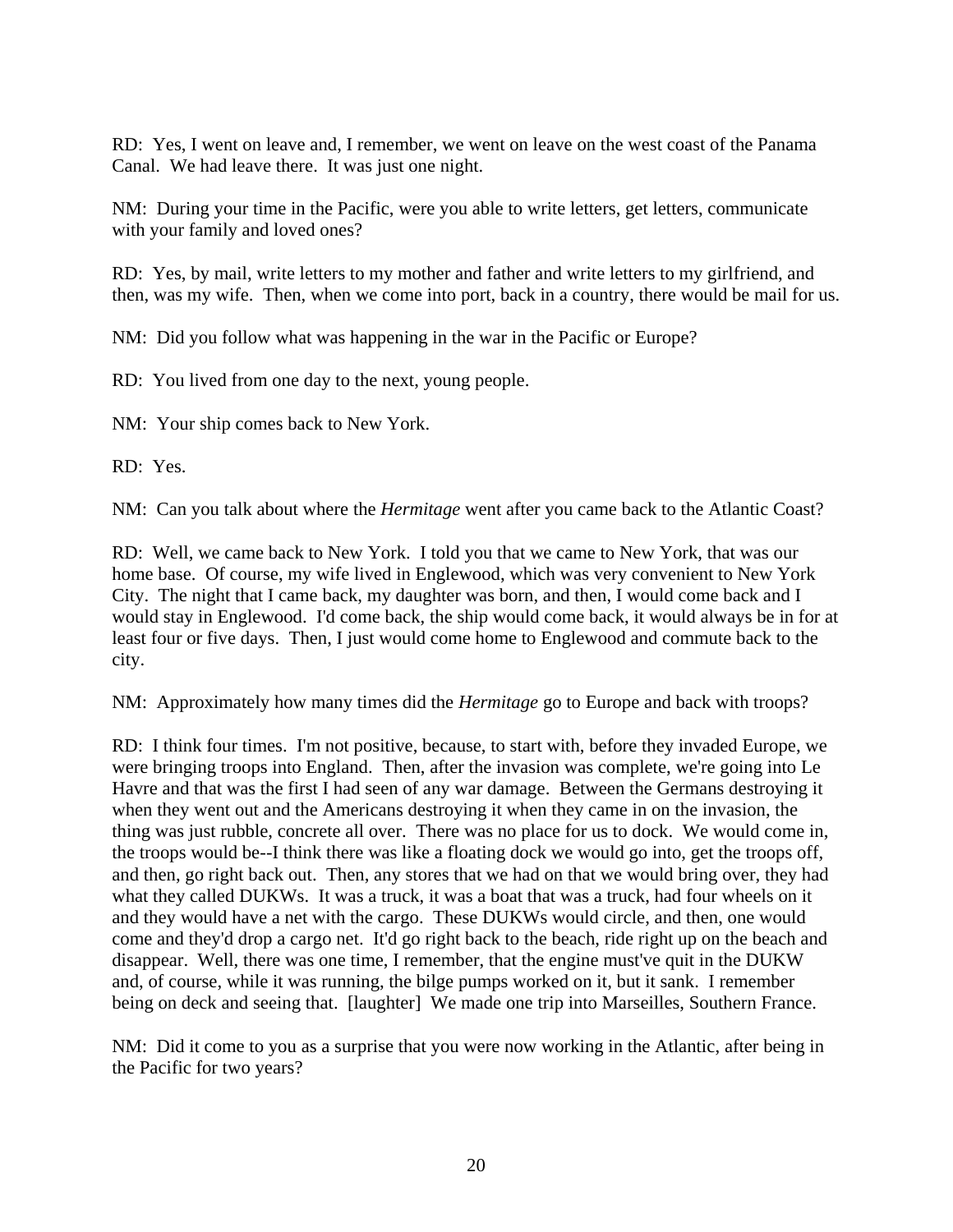RD: No, no, and for no other reason but a young person doesn't think too far.

NM: Tell me about your first trip in the Atlantic. How was it different from the trips in the Pacific?

RD: Well, in the Pacific, we would travel alone and I guess our ship would go pretty fast. That's why it would travel alone, but, in the Atlantic, we would travel in big convoys. We would go as fast as the slowest ship and, of course, the ships would disappear over the curvature of the Earth, had big convoys. Then, occasionally, you would hear, not see, but hear, depth charges being dropped on the perimeter, with the destroyers that were riding around us. Then, there was one time that one of the men, I think on a civilian ship, got an attack of appendicitis. A destroyer picked him up from his ship, brought him over to our ship and, of course, even though the ocean was calm, the swells are huge. They put a breeches buoy between the two ships and, of course, they were doing this and, when that fellow came over on the breeches buoys, sometimes, he'd be right down in the water and the next time be right up in the air, maybe fifty feet. I remember, they brought him over and I guess it was a success. We had complete facilities for medical care on our ship, a regular little hospital. I had two of my wisdom teeth taken out on the ship when I was on it. I had two wisdom teeth that came in, and then, the bottom ones never came in, so, there's just two big teeth back there. I went down to sick bay and it wasn't a dentist that took them out, it was one of the medical personnel, because enlisted men became nurses and things like that. He pulled those two teeth out of my head. I remember that they looked like a picture- the teeth were perfect. [laughter]

NM: This had been an Italian ship. Was there any evidence aboard the ship that it was formerly an Italian ship?

RD: When we came aboard, they had done as much work as they could to get it into service. So, of course, they had stripped a lot of stuff out of it, but there was a lot of stuff left on. When troops would come on, they'd make working parties out of them and they'd tear these big murals down and fancy [woodwork?], like on the stairs and railings and everything, went over the side. It was the first time I saw a bidet in my life and they were in the cabins. Of course, we were young guys, you'd go in there and step on the pedals and the water would shoot out. You know what a bidet is?

NM: Yes, it is a sink?

RD: Well, no, if you go into this bathroom right here, you'll see it; go in this bathroom.

## [TAPE PAUSED]

NM: Aboard the ship, there were …

RD: Had these cabins that were private cabins and they had these facilities in there. Of course, we're young guys--you'd step on the pedal and the water would shoot right up and hit the ceiling. All that stuff was torn out and thrown over the side, until it was just bare bones. You'd go--the sides of the ship were right there. There was nothing between us and the water, except the metal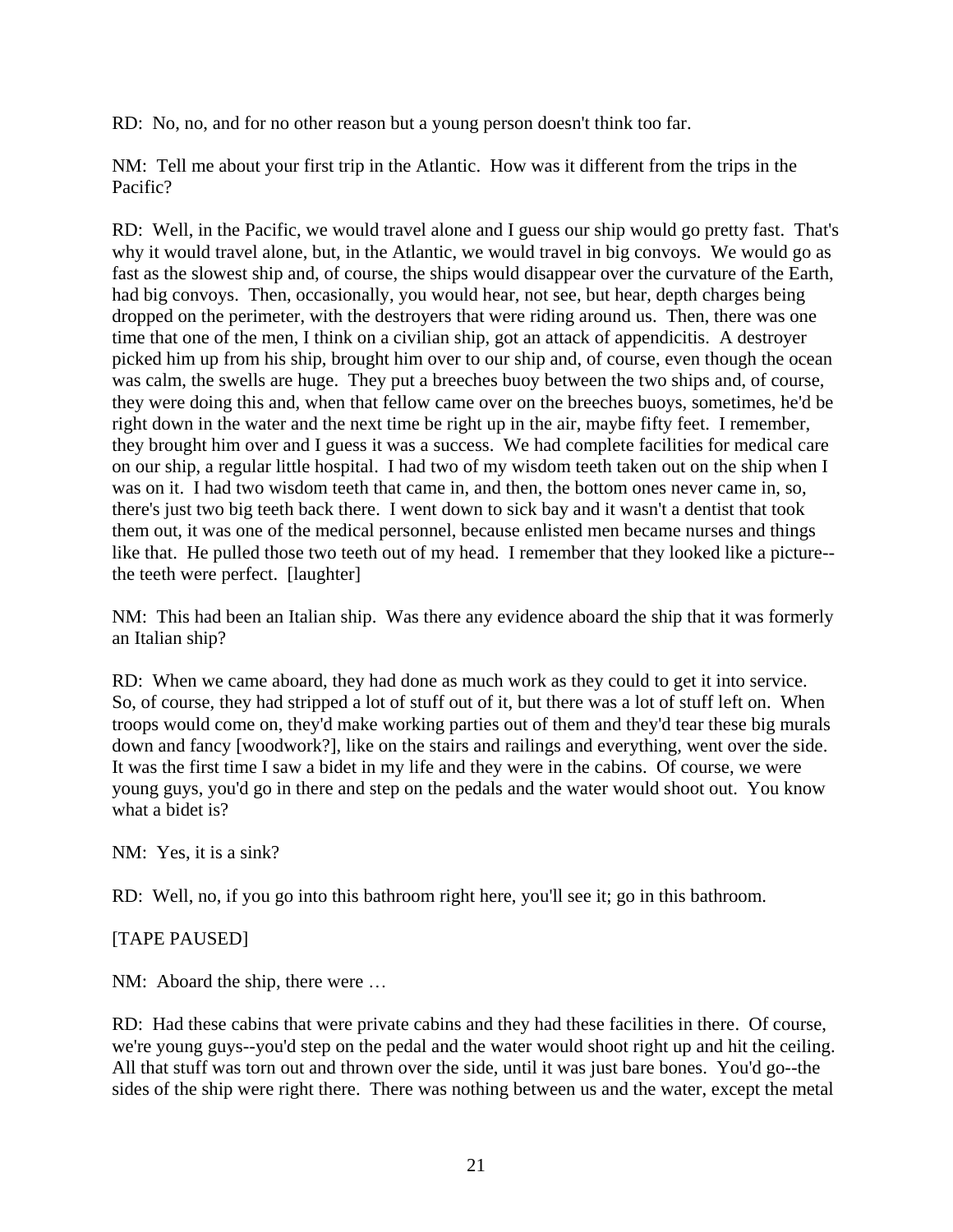plate, and the waterline was about, I'd say, maybe three-quarters up on the side of the ship. You could hear the water racing by as you went through it.

NM: Being on the ship so long, you saw this transformation take place, as the ship was stripped.

RD: A lot of it, yes.

NM: Was weather a problem anywhere?

RD: I don't remember anything except, coming home from Europe on the last trip, there was a storm. We traveled--there were two other ships. I think one was the *Argentina*. The war was over and, I remember, we traveled together, but their ship was as big as ours. I remember sitting on deck and that ship would come halfway out of the water. You could look right at it. [laughter]

NM: On your first voyage over in the Atlantic, where was the destination?

RD: It was not London, because London does not have docks, I don't believe, but it was Britain.

NM: Does anything stand out on your first voyage over?

RD: I don't believe so. The only thing that was impressive was that convoy, but, as far as things taking place on the ship, I think that there were people that feigned insanity, because I remember this one guy that laid in the sink in the troop compartment. They had sinks as well as toilets. The only water that the troops got was salt water. If they wanted to shower or bathe or anything like that, it had to be salt water. This guy was lying in the sink with the faucets on. I remember that, I remember that. Things that impress you kind of stamp in your brain, but, then, I was a little bit of a conniver. I'd get eggs and boil the eggs, a big pot of eggs, and the way I could boil them is, I had a steam tube in the toilet that sent live steam out. So, you could put a bucket underneath that and turn the steam on, it would be hot in a few minutes. So, I'd cook boiled eggs, and then, go through the troop compartment, sell them for a dollar apiece. Then, you got to know some officers and you'd sell them a freshwater shower for a dollar.

NM: Fresh water, at sea.

RD: Freshwater shower, because saltwater showers, apparently, are not pleasant.

NM: It sounds like you became very familiar with the crew and certain individuals, where you could do things such as this.

RD: Oh, yes. [laughter]

NM: While you were in Great Britain, did you get a chance to go on leave?

RD: Yes. I remember going to a dance hall. I don't remember where the dance hall was, but that was about it. You'd get a few hours' leave in the evening, maybe.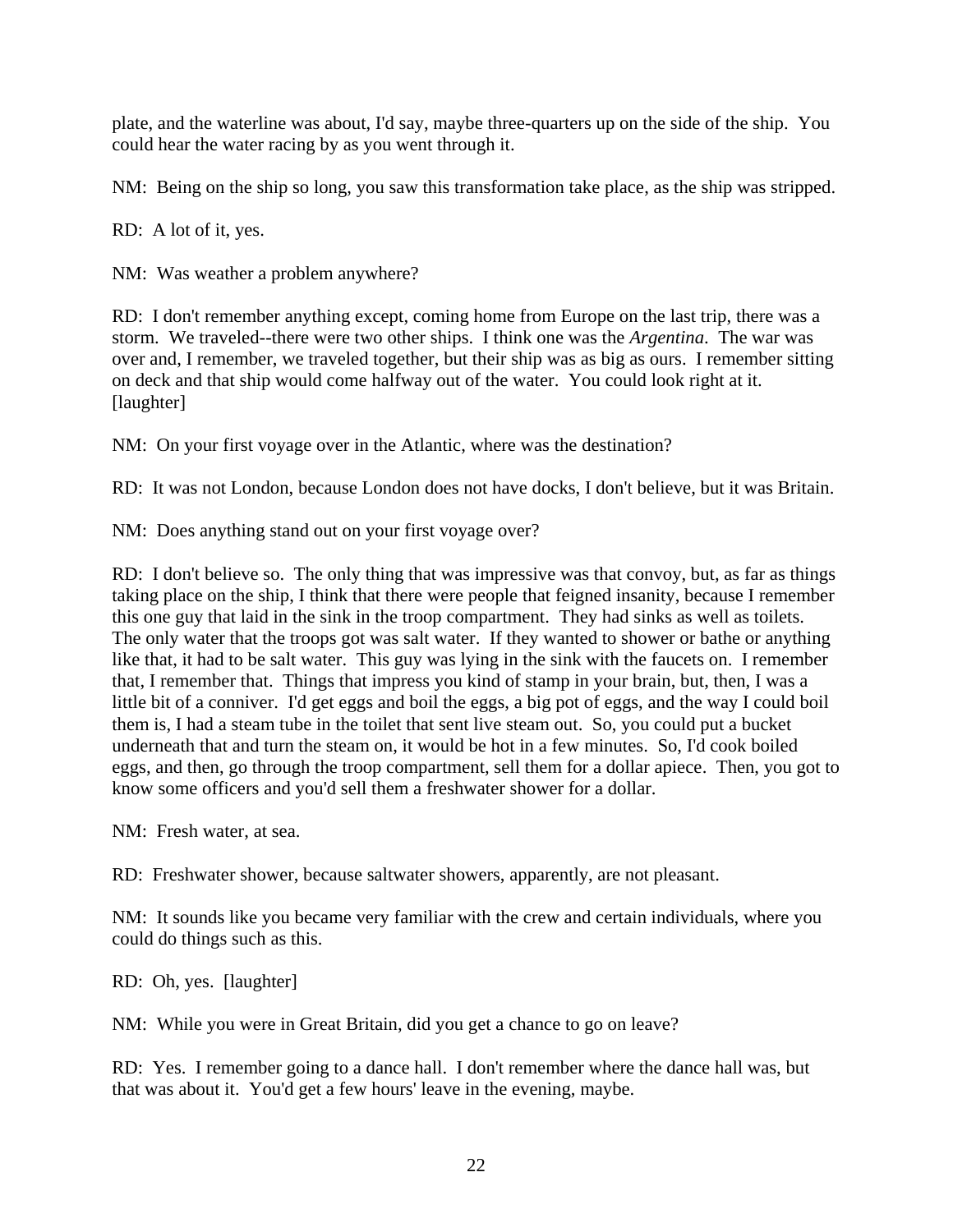NM: On the return trip back to the United States, were you bringing troops as well?

RD: Not the first two trips. No, the ship just went over and dumped off healthy men and came back. Oh, to finish that part, maybe there were a few people that, for some reason, were coming back to the States that I didn't know of. Then, we brought home a load of Germans captives. They were being brought back to the States and, I mean, there was absolutely no problem with them, but there was one officer that was Norwegian, but he was a German officer. Germany had gone into Norway. You take the armies in Europe, I often wonder where they got the men from, but these countries that were captured, their people went in the [German] Army--they were either drafted into it or volunteered. That's where Germany got their troops from to continue, because Germany's not a very big country. The German captives we brought back, they had quite a few officers, there might've been sixty of them or something like that. Of course, we would guard them at their mess hall and they were brought to officers' mess and they would eat there. The thing that impressed me is that if you had something left over on your plate, you'd walk across the mess hall and give it to me. There was nothing that went in the garbage pail but bones, that's all, with the Germans. There were high-ranking naval men and there were high-ranking Army men, I guess some aviators that were captured, things like that, that we brought back. Then, there were a number of German enlisted people and that's why they had this Norwegian, as an interpreter, and he could speak all these different languages, but there was one group of Mongolians, probably about, I don't know, they couldn't have been fifteen, thirty men. He could not talk their language and they just sat huddle there and, every day, they would bring a group to sick bay. Of course, that Norwegian interpreter would be there, but I don't know whether they ever brought any of those Mongolians up, but they were captured from the Russian Army.

NM: Were these captives in good physical health?

RD: Generally speaking, yes. I imagine that, number one, that they would probably weed out the bad cases, and then, we had good medical facilities aboard, but a lot of it, like they used to say, "Okay, sick, lame and lazy, report up to the sick bay."

NM: Was there any trouble between the crew and these German captives aboard the ship?

RD: No, absolutely no. I mean, their attitude was the same as ours, "The war was over." The war was over for them.

NM: This was after the war.

RD: Well, no, this was while the war was still going on, yes. There were diehards, and we both know that, in the captives that caused trouble here in our camps and things like that, but we didn't have any trouble on the ship.

NM: When you got back to New York, where did you go?

RD: After I came back to the States?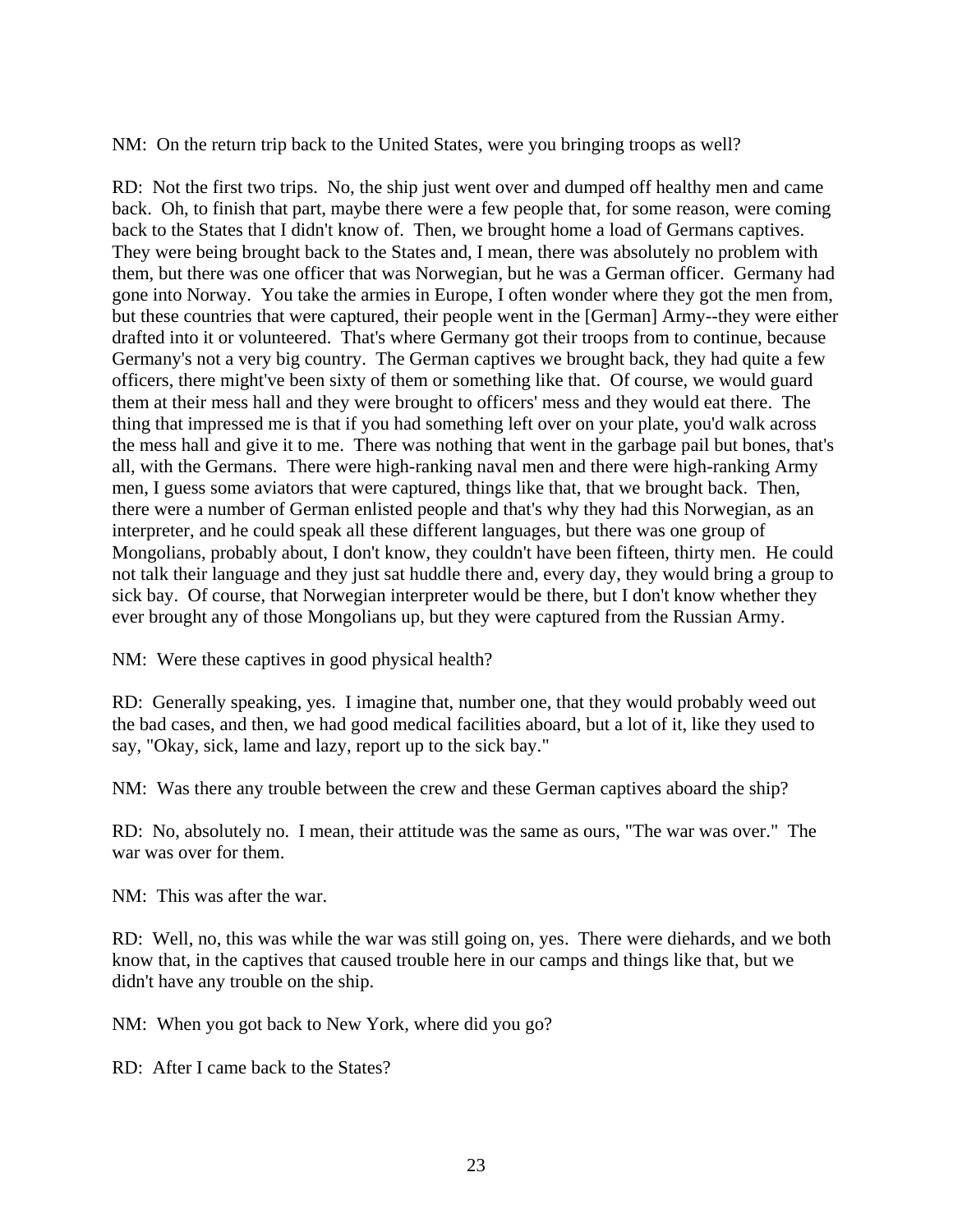NM: Yes.

RD: Okay, I called my wife up and, just off the subject a little bit, my friends that came from all various parts of the country knew more about New York City than I did, because, when they got leave, they went right in on leave. When I got [leave], I just went right in the subway, come up to the George Washington Bridge, coming across the subway, on a bus, and my wife would meet me on the Jersey side and we'd go home to Englewood.

NM: Seeing the United States while on leave, how had the war impacted the community or your wife living in the States?

RD: Well, the only thing was gasoline rationing and the cheaters. There were people, always, that cheated and I knew this one fellow that had counterfeit ration stamps for gasoline, a civilian. Then, I remember, you couldn't get butter, but my mother-in-law was in a tavern business and she had connections. So, she'd get butter. I remember, my mother would get margarine and margarine would only come white. It would not come in the color that we see it today, like butter, and then, you got a little thing of coloring, that you would mix the coloring into the margarine to make it look like butter, but I know that my mother-in-law used to be able to get, because of her contacts, butter.

NM: After you saw your wife, you went back on the ship. What was the next destination?

RD: Go back to Europe. We were in the Pacific for a while, get back to Europe and, after a few trips to Europe, I was discharged.

NM: You mentioned that you went to Le Havre.

RD: We went into England at least once. Then, we went in Le Havre at least once and we went to Marseilles; I know Marseilles once. It's vague to me. I think we made a second trip to Europe and it was vague to me [if] we made any more than one trip into Le Havre. I think it was only one trip.

NM: Were you bringing troops directly to Le Havre?

RD: That, yes, we brought troops right into Le Havre. Now, they had big floating docks and, of course, a tremendous amount of traffic, bringing troops and food and munitions and things like that. So, I think we just went up to the floating dock for a few hours, got the troops off the ship, and then, went out and anchored, and then, took whatever provisions we took off, because, in those days, the ships were equipped with this mast and a boom. The man'd run a donkey engine that would bring the stuff out of the hold, put it down on the dock.

NM: You were bringing over cargo as well.

RD: Yes.

NM: Were they mostly the personal belongings of the soldiers?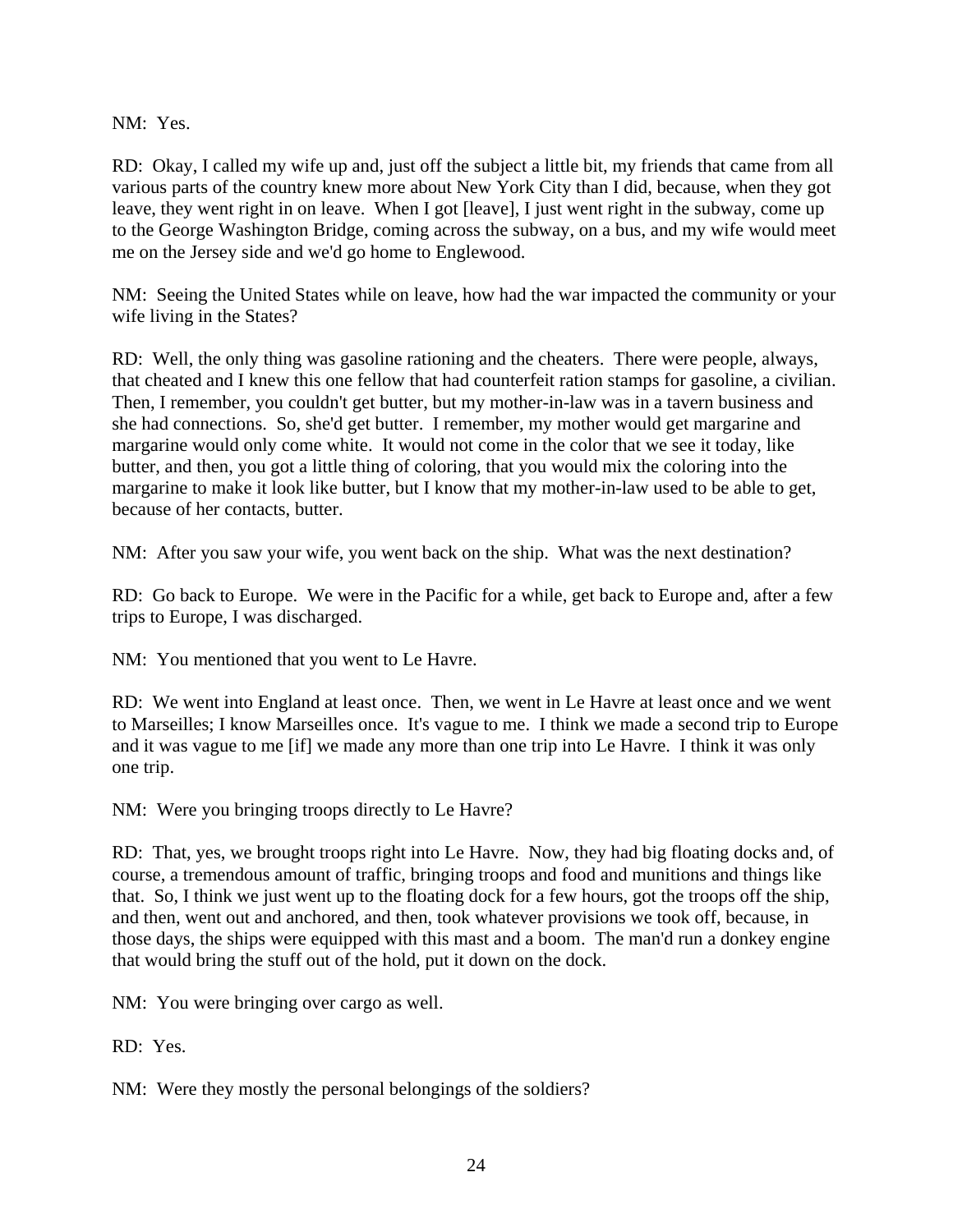RD: Well, no, we would bring the personal; they had sea bags. Everybody had a sea bag. When I was in the service, the Navy, still, the sea bag was their hammock, even though I don't believe they used the hammocks anymore, and I had a sea bag. All your personal belongings were packed into it and the soldiers would come on with bags. I guess they used to carry it with them, because I remember going down in those troop compartments and they were pretty jammed up. If anything ever happened, I don't know how the hell they'd get out.

NM: When you went to England, you were able to go out and see the area. Did the same hold true for Le Havre? Were you able to leave the ship?

RD: Yes, we left the ship at Le Havre. We went over on the beach. I don't remember anything about it, aside from the destruction.

NM: After Le Havre, you returned to the States.

RD: Come back to the States, and then, made that trip into Marseilles.

NM: You brought troops to Marseilles.

RD: Yes.

NM: Does anything stand out about that trip to Marseilles?

RD: Yes. Number one, of all the ports I was in--the medical officer took each liberty party and gave a speech to them--they said that Marseilles was the rottenest port in the world and that everybody had to take a prophylactic with him. Then, the medical, not the officer, but one of the enlisted men, would go down and make each one take a prophylactic package, and then, of course, they had what they called a "clap shack" on the ship, too. You came back off the liberty and, if you did have intercourse with anybody, you were supposed to go to the "clap shack" and take prophylactics. Even though they gave those men protection, when we're on our way back to the States, they still came down with gonorrhea, because it took about four or five days after exposure, but, then, on the beach, Marseilles wasn't bothered by the war at all. The thing that impressed me was, on the corner, they would have a urinal section that both a man and a woman could use. It was like a big--I think it was like the porcelain urinals that the men have in the men's room, the high ones, only it was a little different configuration and it just ran right out in the gutter and down to the catch basin.

NM: Were you able to go into the town for a couple of days?

RD: Oh, no, liberty would be maybe about four hours, maybe six, I don't remember, but you just had enough time to go over on the beach and have a few drinks and get back on the ship.

NM: When you returned from Marseilles, is this the trip where you were taking back the captives?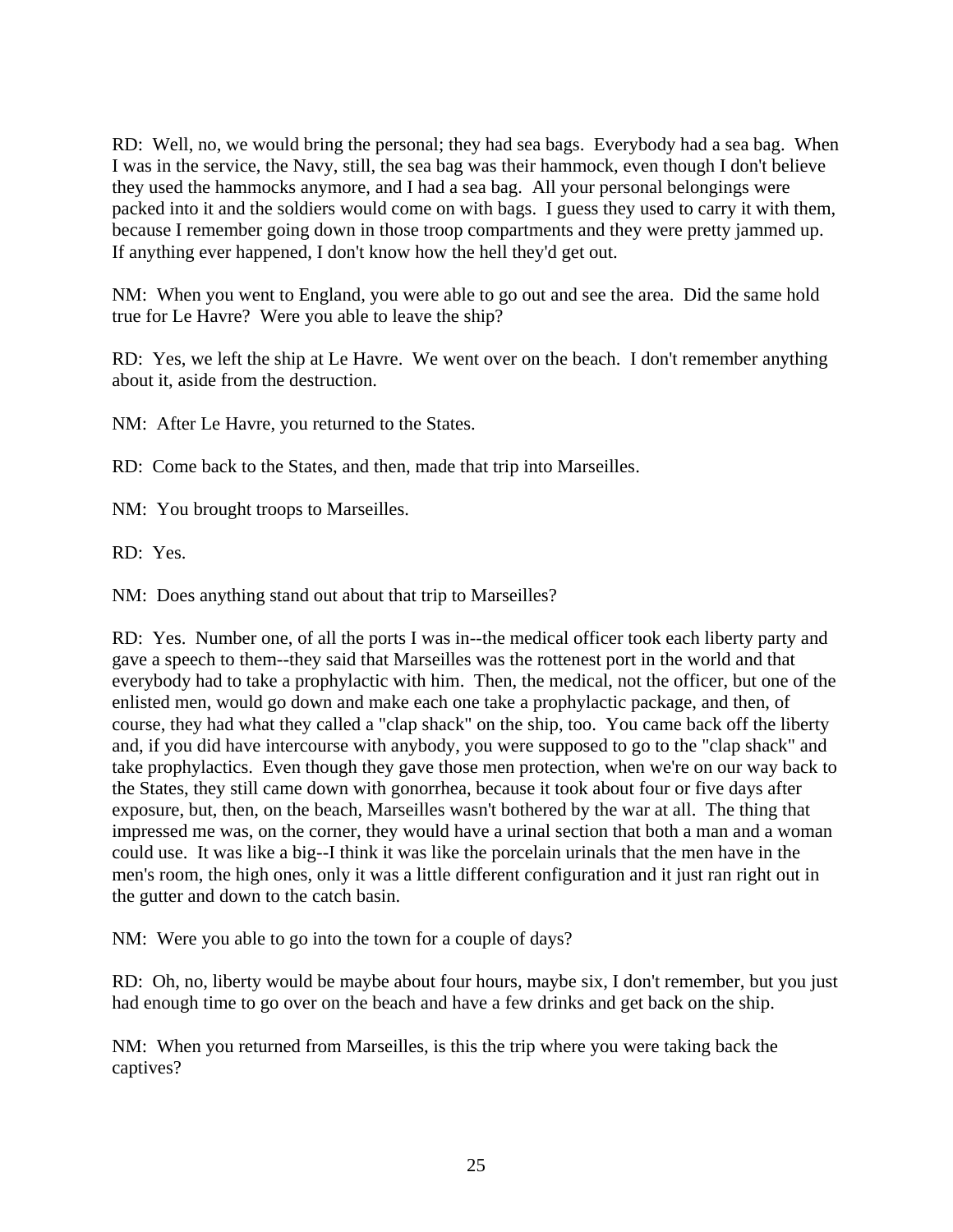RD: No, we brought those captives--I think they came out of England. No, I don't believe we brought any; there might have been. There was always, on a return trip, a few people that were coming back to the United States for some reason or other.

NM: From Marseilles, did you go back to England?

RD: No, we came right back to the United States.

NM: Okay. I am just trying to pinpoint when your ship took back the captives. I guess it was on the first trip you took.

RD: I think it was, the captives, we were on the first trip, and then, I think the second trip, we brought back--the war was over--there was a contingent, a consignment, of returning troops. Like, our home base had been New York, but we went into Boston with those troops, but we just went into Boston long enough to unload them. I had a picture of the ship going to Boston and we had a problem, but it wasn't anything more than the fact that the ship, with all these people on it getting on one side, it would cause it to lean over. We were getting the troops away from the side and, of course, that was the load of troops that went to New England.

NM: Where were you when you heard that the war in Europe had ended?

RD: I don't know.

NM: Did your ship have any more trips across the Atlantic after the one to Marseilles?

RD: No, that was the end.

NM: Okay. You mentioned some of the games on the ship. There was a big game.

RD: Yes.

NM: Could you go into that a little more? Was that after the war had ended?

RD: No, those games went on every time the ship had a load of men on it. You could tell people just by their tone and actions in the game that were probably professional gamblers, but the Army was made up of everybody. I told you that myself and another person ran our own game. What we would do, I don't know how the chief commissary got his cut, but we would have a pot on the table and, every hand, I think--well, the game was twenty-five-cent ante pot limit--I guess we'd cut twenty-five cents a hand. I don't know how, but we had a crap game going. I don't know how we cut that. What you did, you stop the gambling in the troops--you won three, stop the gambling--but, then, you'd see somebody that knew what he was doing, because our experienced crap cutter runs the game. You shoot two dollars, then, you shoot four dollars, then, you shoot eight dollars, but you don't shoot sixteen, you shoot fourteen. He'd pull two dollars out, that if you made a hit, it would increase, and then, you would leave it and shoot again. Then, he'd take a couple bucks out, take a couple bucks out, take a couple. So, the cutter came in--just like going to Atlantic City, if you played long enough, the house wins.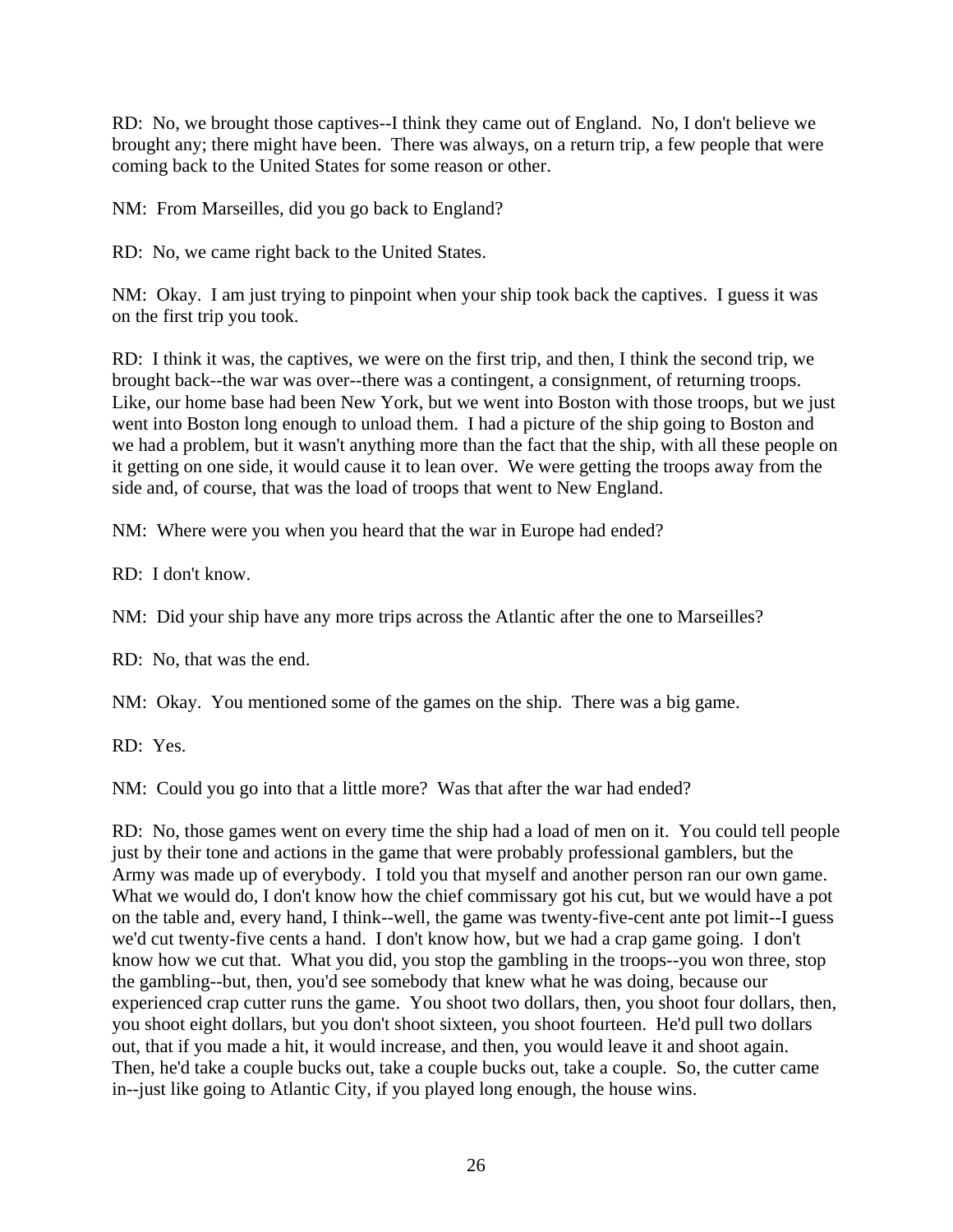NM: You remembered this twenty-five-thousand-dollar poker game. Was that on the ship?

RD: I remember one fellow, that just I remember the fact that one man won twenty-five thousand dollars coming back from Europe. It wasn't in the little games that we ran. I mean, us, with nickel-and-dime stuff compared to that, but I remember going down into the ship's stewards' place there in the kitchen, I guess someplace, and there was money on the table.

NM: The war in Europe ends, but the war in the Pacific is still on. Did you think that you may have to go to the Pacific for transport duty?

RD: Everything--I don't remember, really--but everything goes through your mind, I imagine, but you accumulated points for discharge and I had accumulated enough points. They would let you volunteer to stay in or you could get out and that was after Europe. Of course, I wanted to get out. Most everybody wants to get out.

NM: You had enough points. Approximately when were you discharged?

RD: I think it was 1946. I did have [my] discharge.

NM: Mr. Doxey is showing me his discharge. You had enough points to get discharged in December 1945.

RD: Yes.

NM: What would you say was your most vivid experience during your time in the service?

RD: Going to Bombay, India. I've never seen anything like that before; it wasn't anything to do with the war. I've never seen anything like that before. Probably, when we went into one of the ports of call or something like that, there might have been something that was impressive, like I said, in that one island we went to, where the native people had the big arms and legs, something like that, but there was nothing in combative things that I experienced at all. It just proves how many men have to be behind the man with the gun.

NM: Had you ever considered staying in the military?

RD: No, I don't believe so.

NM: You were married and had children. What were your plans for after the service?

RD: Well, the first thing was to get back to a normal life and I went right back to my job. I realized that if I worked there, I'd just be digging a hole. Of course, I didn't foresee the fact that the Aluminum Company doesn't exist any longer in Edgewater. I had a very good friend of mine, that we had been buddies in high school, and he was a machinist. He had a good trade and he worked for the Aluminum Company, also. My first wife's uncle had a coal yard in Englewood and we had a friend that was like a big brother to us, had been in the coal business. I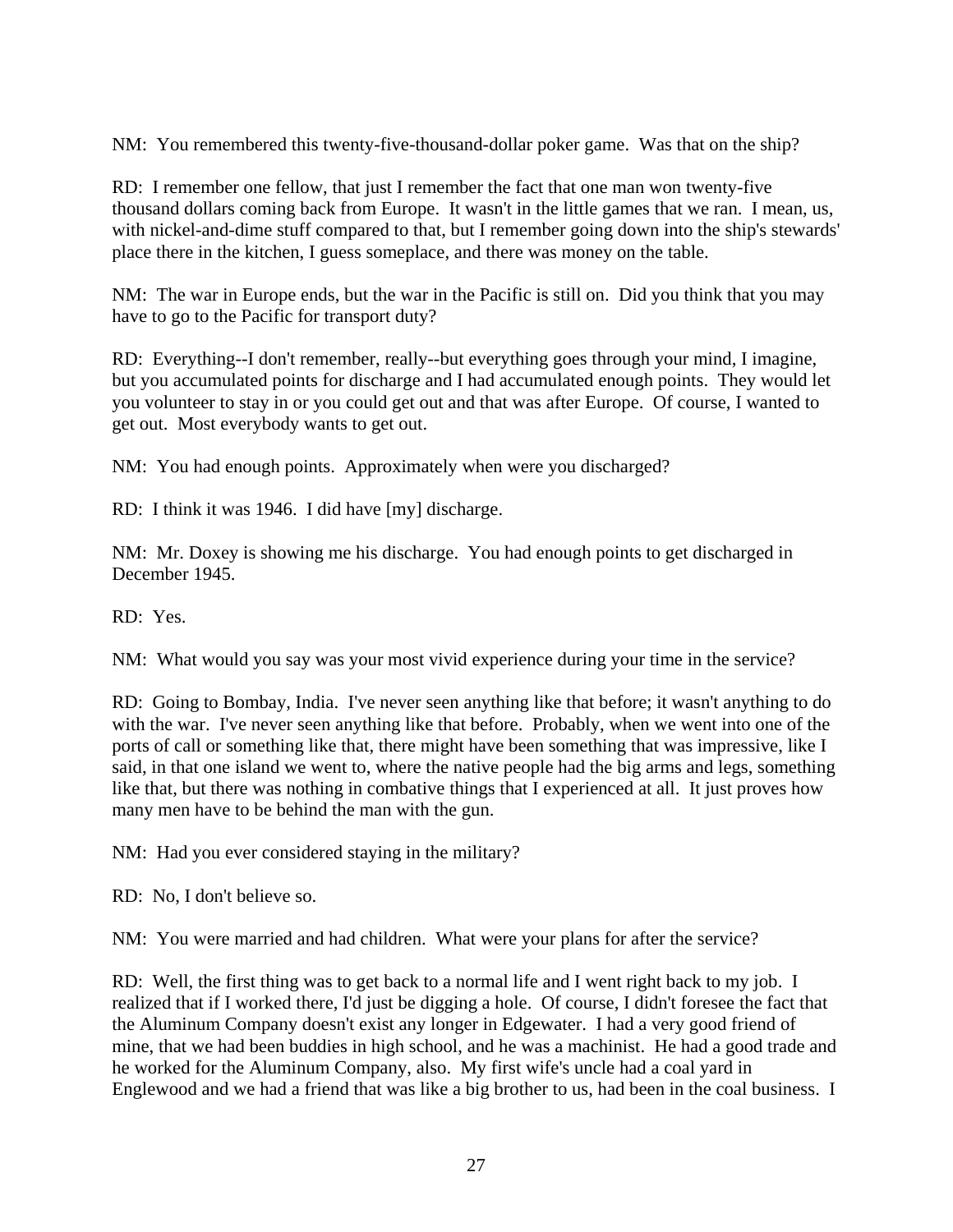guess they still were in the fuel business in Park Ridge. They had hauled coal from Pennsylvania and Uncle (Tillard?) said that he would take all the coal that we could haul from Pennsylvania. So, I quit my job and went to work and we had a fabricated trailer. We bought this little old Ford truck--believe me, I don't know how we did it--but I went to Pennsylvania. Uncle (Tillard?) had an Italian buddy out there that had a breaker. What they do is, they mine the coal, it's brought to the breaker, the breaker crushes it up into different sizes, takes out the impurities and things like that. He made the contact that we would get coal from and I took him out. We went out the first time and Uncle (Tillard?) came with me and I think we put fifteen tons of coal in that trailer and Pennsylvania, the Poconos, in those days, were like this, [steep hills]. I really don't know how I ever made it to come home. This thing [discharge paper?] says I was a truck driver before the war--I don't know where they invented that. I wasn't--I was a clerk, I told you that, in the Aluminum Company. We got that trailer and, of course, with a tractor and trailer, [if] you have a post here, you have to make a big swing out to the left before you make the right. Well, I just went right up like in an automobile, made the right-hand turn, put the signpost right flat on the ground. Coming home from Pennsylvania with that first load of coal on, if you got to a steep hill, you had to put it in the very lowest gear the little truck had to get up the hill. I remember, the engine on that truck would go, "Roar, roar," and it kept saying to me, "No, no," believe me when I sit here. I'd shifted gears once on a hill and the front wheels came right off the ground and, if I hadn't gotten that clutch back in, it would've went all over and the trailer would've come right down on it. Well, anyway, we're coming home from Pennsylvania and came over the hill; here's a Greyhound bus stopped on the side of the road, two-lane road. The Greyhound bus stopped quite a ways before we got to it. It went ahead. I got down the bottom of that hill, the brakes were red-hot and, like a fool, I got water and threw it on the brakes. I broke the brake drums. So, we got back with the load of coal. Well, after that, I was an experienced truck driver and I went back and forth to Pennsylvania. I'd get up at four o'clock in the morning and get to Uncle (Tillard?) with fourteen tons of coal and shovel it off and be back up again at three o'clock the next morning, went back for another load. Well, that went on for a while. I think I was giving my wife twenty-one dollars a week. We lived with my mother-in-law in a two-family house. She was a very generous, good person, and then, the building boom was starting to develop in the country. I had somebody [that] called me up that wanted to know if I would haul a load of bricks. So, of course, there were all brickyards along the Hudson River in those days and there was also a brickyard down in South Hackensack, that went out on 46, called Paterson Brick. Anyway, we got a load of brick up around Kingston, someplace, and all those brickyards were down on the river for river transportation only and the hill's coming out like this. So, you had to get a truck to tow you out; your truck and the other truck had enough power to get out. Well, then, we accumulated a little bit of money and we bought a piece of property right in the middle of Park Ridge for twelve hundred dollars and, later on, we bought the property across the street. The property across the street is a big parking lot today for the Town of Park Ridge and the property that we bought for twelve hundred dollars is now a condominium. I think the land sold for a million, the land itself. We bought this piece of property and, of course, then, we had established [ourselves] as far as hauling bricks for somebody else. We started to haul them for ourselves and my mother-in-law loaned us enough money to get a load of bricks and pay cash for them and take them and sell them for cash. Well, we sold two loads to this fellow and the third load, he wasn't there. First two loads, we unloaded the bricks and he paid us and every one of those bricks came off by hand. We didn't even have brick tongs. He almost put us out of business, but we continued to prosper and, eventually, we had a building material business.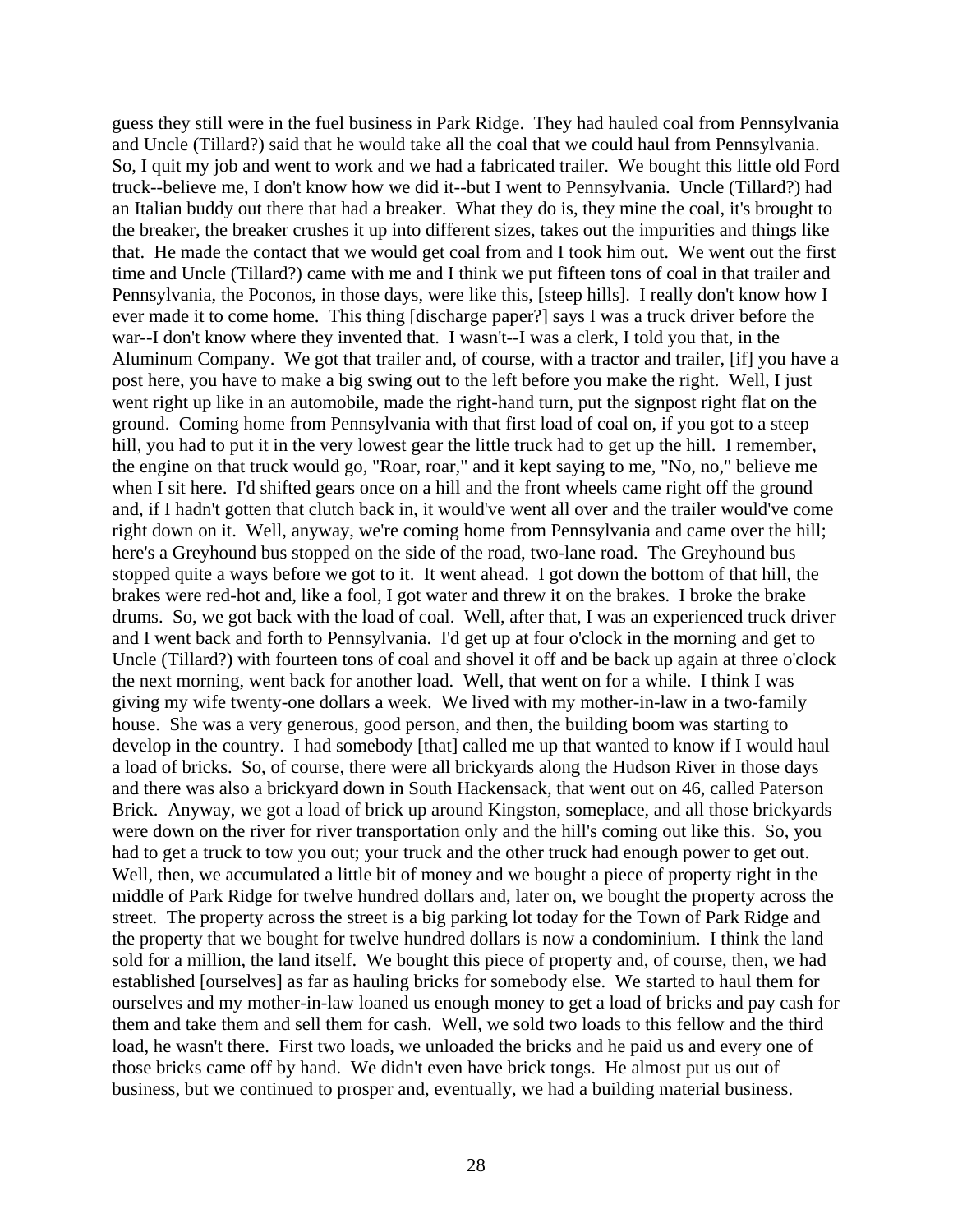Then, we went in the coal business also, because our lot had a railroad siding on it and we'd get our coal in railroad cars. We'd bid on some of the schools and were successful with that and different things like that. We finally had established a business. I probably had maybe ten employees, and then, of course, we both got old--my partner is gone--and we sold the business. The people we sold it to expected to get more out of it than was there by not working. They sold the property in Park Ridge. They went up to Sloatsburg, which is in New York State, and he built a nice big block plant. Everything went broke. So, then, of course, after the Bratt and Doxey Fuel and Supply Company, we had three tankers running at one time, had people working for us, truck drivers. What we would do in our off season, we would haul tulip bulbs for a company in Park Ridge that had gardens in Holland. These containers would come in all packed with all the stops in them and just the paperwork was made up and we would haul tulip bulbs. One time, we had a trailer that went to the West Coast. So, we just hauled that for fill-in and we had big dump trucks, dump trailers, three tank trailers. We had sixty thousand gallons of storage in our yard. We had a delivery truck and a man that did the service work on the oil burners. Then, after Bratt and Doxey, I went into the athletic field supply business, but I managed to get the telephone number 391-4200, which was Bratt and Doxey's number. I had built into my building materiel business this athletic field business that was active and I didn't sell that part of it. We had quite a business going with that, too. I used to sell to West Point. They'd take a whole load of striping material for the athletic field, other places, and then, when I sold the business, I started Bob Doxey Athletic Field Supply. I had that right up until the time I hurt myself, a little over a year ago. I'm not in the physical or mental condition. I'm having a personally bad time with this up here, because I've been active all my life. This has been the best thing in the world for me, believe me, this interview. Otherwise, I'd be just sitting here, reading my book or in my car, just getting out to get rid of my energies, but you've come along and given me this couple hours of reprieve and I appreciate it.

NM: Thank you, I appreciate it as well.

RD: So, I had built a nice little business. Of course, with my building material business, all these things became built into it. Sales tax, that wasn't there when I started the business. Then, there was mileage tax that you had to pay on your vehicles, fuel tax. So, when I went into the athletic field supply business, I would only sell it to municipalities or a job that was connected to the government--it would always be tax-free. In other words, if somebody called up and wanted a load of infield clay mixed for a baseball field and it was a private job, either they would get the proper paperwork or I just would not sell to them. I didn't want to mess with the government anymore. I've never had any trouble with the government--yes, we did have trouble with the government. A little guy came in and ordered us [around] for three days and, finally, I went in to him. He was a government man; he was finding all kinds of troubles, little stuff. I went in to him, after he'd been there for three days or two days, and I said, "You've interrupted my business completely, had my women in the office," like, today, they'd just come in your computer, but, then, women had to get the stuff out for him. I said, "Either you find something wrong with me and fine me," I said, "or just get out." So, "Oh, I'll discuss it with my supervisor." So, he came back the next day and that was the end of it. I think they fined us maybe a thousand dollars. They always have to find something.

NM: Being in business for yourself, did the ups and downs in the economy affect your business?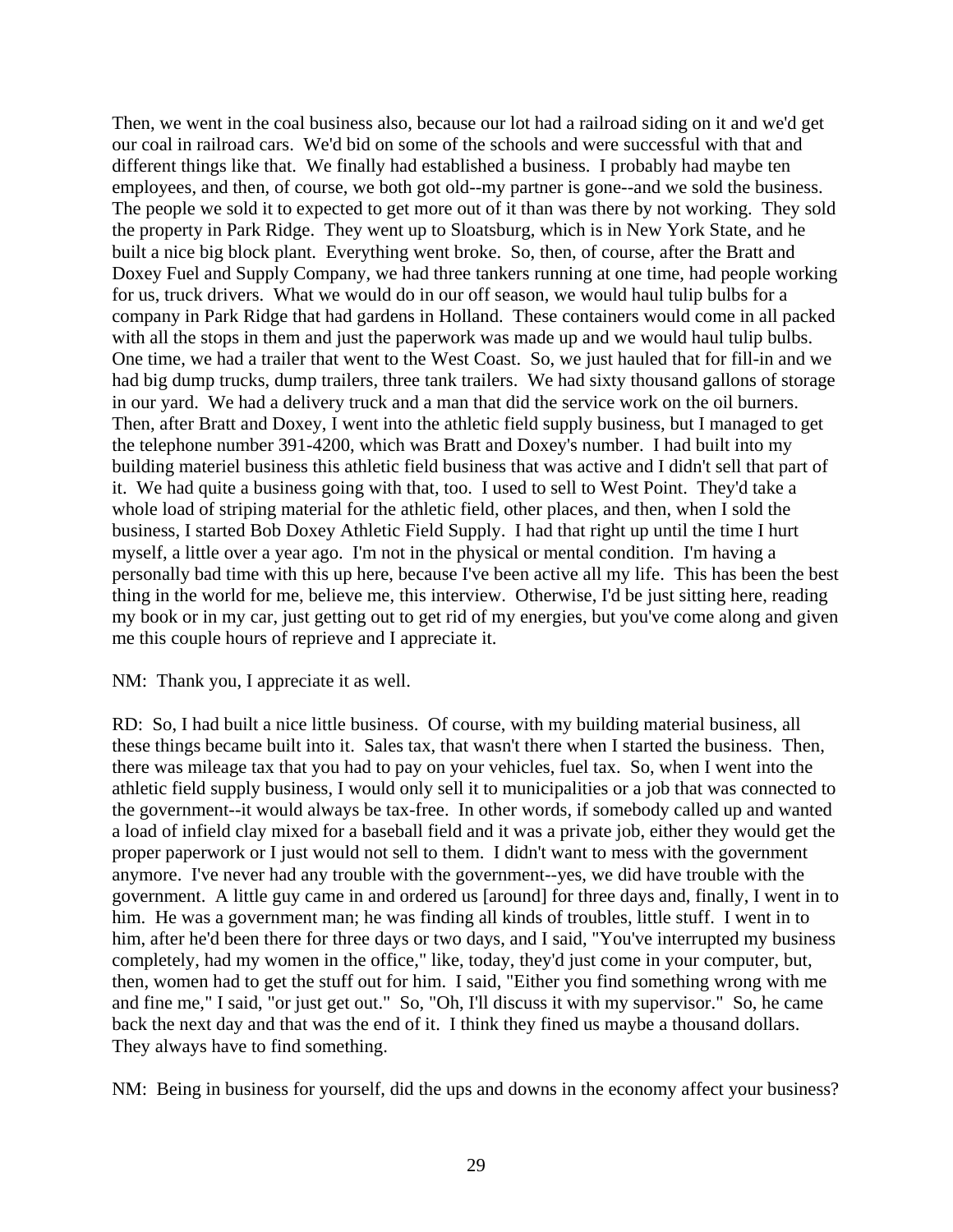RD: Didn't realize it, never realized it. I mean, now, I'm very conscious of it. I own a little bit of stock and I go on the computer and look at things. In those days, didn't realize, we just worked hard, like, I remember, we'd get three carloads of cement a week. It was in paper bags and they were ninety-four-pound bags and those freight cars had to be unloaded. Of course, our busy time would be in the spring, summer and fall, when it was hot. That tin box got hot, every one of those bags had to be picked up off the floor, got a physical workout. Now, I have a tough time picking up a piece of toilet paper.

NM: When the Korean War came up, was there a concern that you may be called back?

RD: Not with two children.

NM: Were any of your children subject to the draft?

RD: My son Raymond, who lives now in the Cayman Islands, was old enough to go in the draft, but I would have sent him to Sweden if it was necessary. I don't believe in any of these brushfire wars, what they do to us. I don't believe in them. I believe that, like, these little things that we have going on now in these other countries; of course, Korea was a big deal. No, Raymond was old enough for the Vietnam War and I didn't believe in that at all, but I believe they're just training grounds for equipment. If they develop new equipment, they don't use or test it, they don't know whether it'll do the job or not. Look at these drones now they have--we're right on the verge of a military where they have the ability to do things without a human being in it, such as flying an airplane. Raymond, that was Vietnam, I would have sent him to Sweden, I would have paid for it. He enlisted in, I got him to enlist in, the Air National Guard and they never called him.

NM: Before the war, you had been an avid fisherman and you hunted and trapped. Did you continue these activities?

RD: No; fishing, yes, and hunting, yes, but, then, we would go to Georgia, quail hunting. They'd be trips and, of course, then, I went to Newfoundland for moose hunting--never had a worse time in my life. I'd never saw a moose, heard a crash off through the brush, never saw a moose, and been to Newfoundland, deer hunting in Maine, fishing, used to go, we had a boat, we'd go down fishing in the Atlantic Ocean. We used to have a boat over in Alpine, [New Jersey], or in Piermont, [New York], and we'd go down. We'd stay overnight. We could sleep on the boat, my partner and I. We'd take people with us, and then, we had an airplane I flew. Remember, I said, when I was young, I wanted to fly and wanted to get in the Air Force? After the war, as Joe and I prospered, like, we had a boat, and then, we bought a Piper J-3 Cub that we learned to fly in, and then, after we got our private licenses, the Cub was too small, because we could take passengers up. So, then, we bought another airplane, it was four-place. That was one thing I loved to do.

NM: Where would you fly out of?